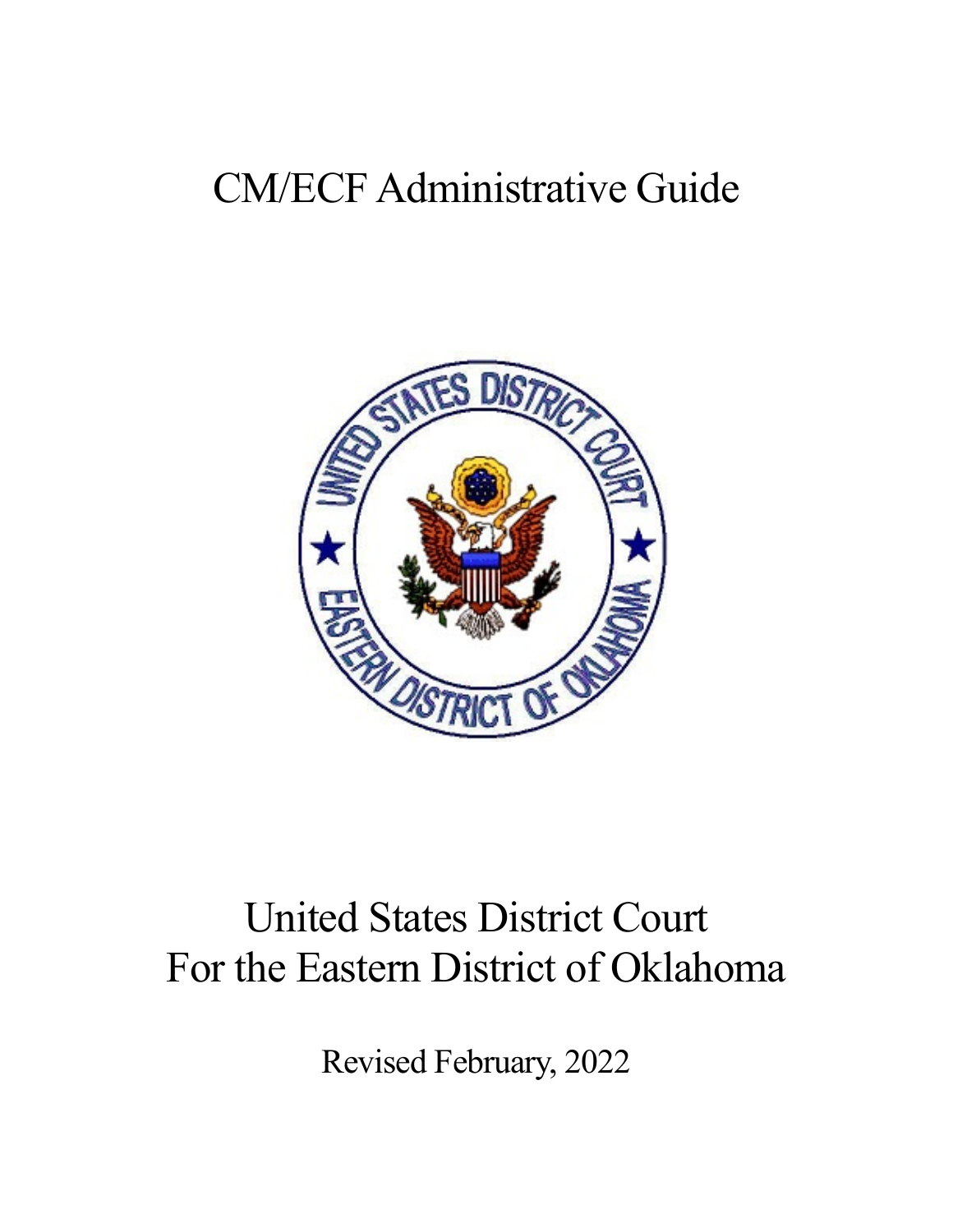## **Table of Contents**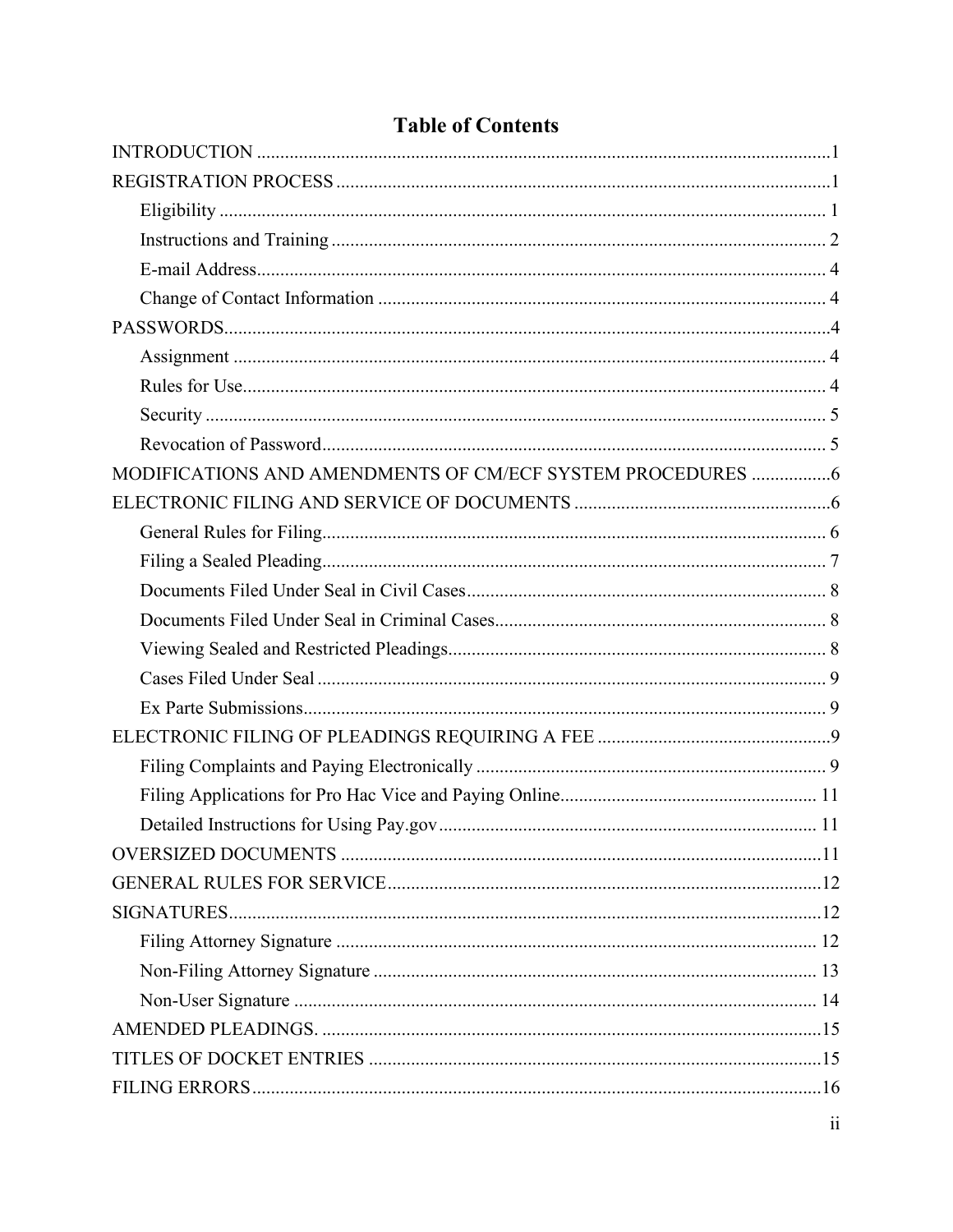| Proposed Consents to Magistrate Jurisdiction/District Judge Option 18 |
|-----------------------------------------------------------------------|
|                                                                       |
|                                                                       |
|                                                                       |
|                                                                       |
|                                                                       |
|                                                                       |
|                                                                       |
|                                                                       |
|                                                                       |
|                                                                       |
|                                                                       |
|                                                                       |
|                                                                       |
|                                                                       |
|                                                                       |
|                                                                       |
|                                                                       |
|                                                                       |
|                                                                       |
|                                                                       |
|                                                                       |
|                                                                       |
|                                                                       |
|                                                                       |
|                                                                       |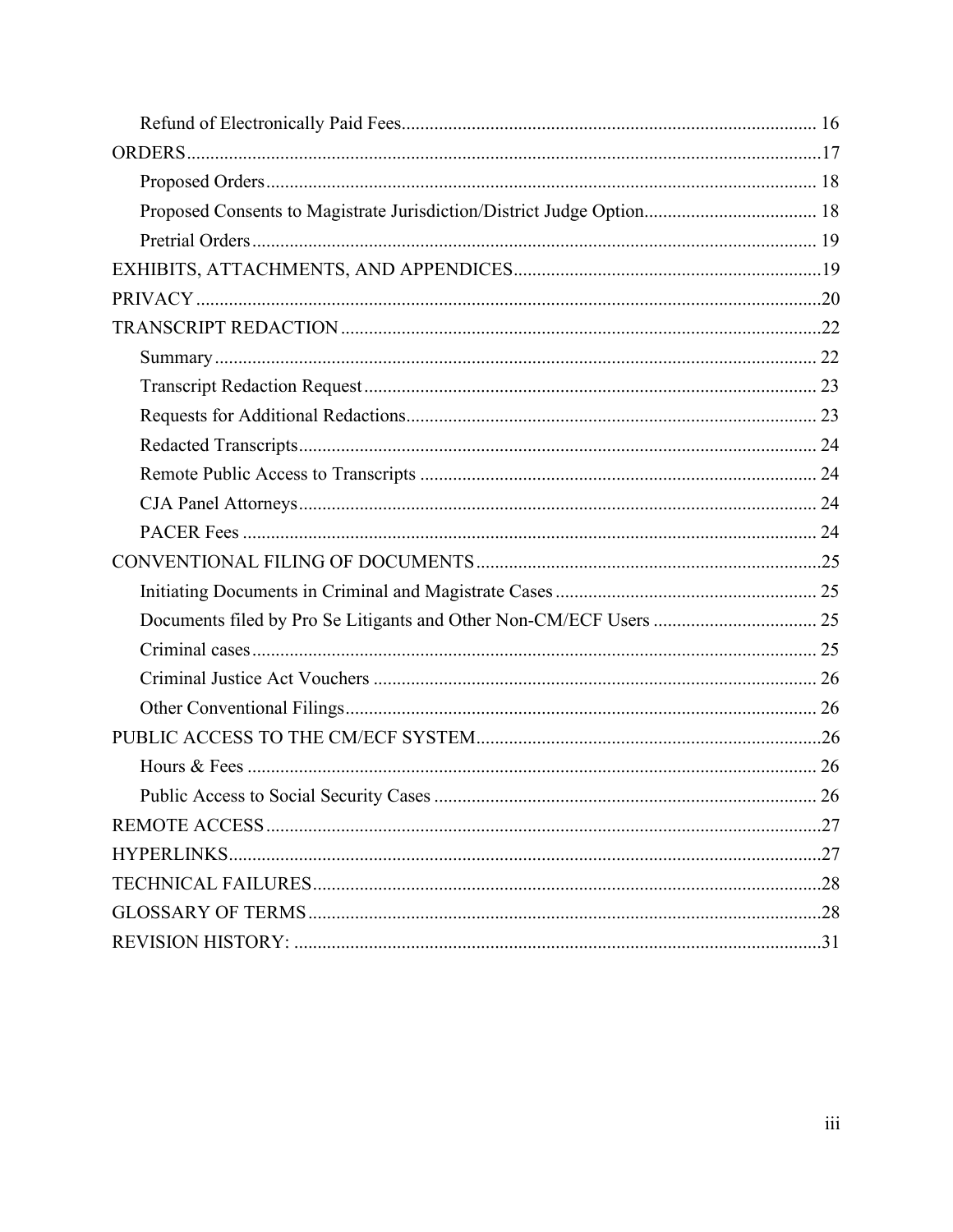## **INTRODUCTION**

<span id="page-3-0"></span>It is the policy of the United States District Court for the Eastern District of Oklahoma to require attorneys and other permitted registrants to file documents with the Court electronically over the Internet except as may be stated in these policies. Parties will be able to view dockets and most documents electronically through the PACER system, regardless of their participation in the Electronic Case Filing ("CM/ECF") System. LCvR5.1 and LCrR49.1 authorize electronic case filing in accordance with Fed. R. Civ. P. 5(e) and Fed. R. Crim. P. 49(d). The following policies and procedures govern electronic filing in this District unless, due to circumstances in a particular case, the assigned judge determines that these policies and procedures should be modified.

## **REGISTRATION PROCESS**

<span id="page-3-1"></span>To practice in the Eastern District of Oklahoma, an eligible attorney must apply for full admission electronically through PACER. The applicant is required to read and acknowledge the Oath and pay the prescribed fee. Once the clerk has reviewed the attorney's admission information, confirmed fee payment, verified training requirements and acknowledged that the Certificate of Good Standing meets all requirements, the clerk will issue a certificate of admission. The admission fee may be waived for attorneys with federal agencies. They are, however, still required to apply for full admission to the court's bar. **Registration as a Filing User constitutes consent to electronic service of all documents as provided in this manual in accordance with the General Orders and Local Rules of this Court, the Federal Rules of Civil Procedure and Federal Rules of Criminal Procedure.** 

#### <span id="page-3-2"></span>**Eligibility**

Any member of the bar of the Supreme Court of the United States, or of any United States Court of Appeals, or of any District Court of the United States, or a member in good standing of the bar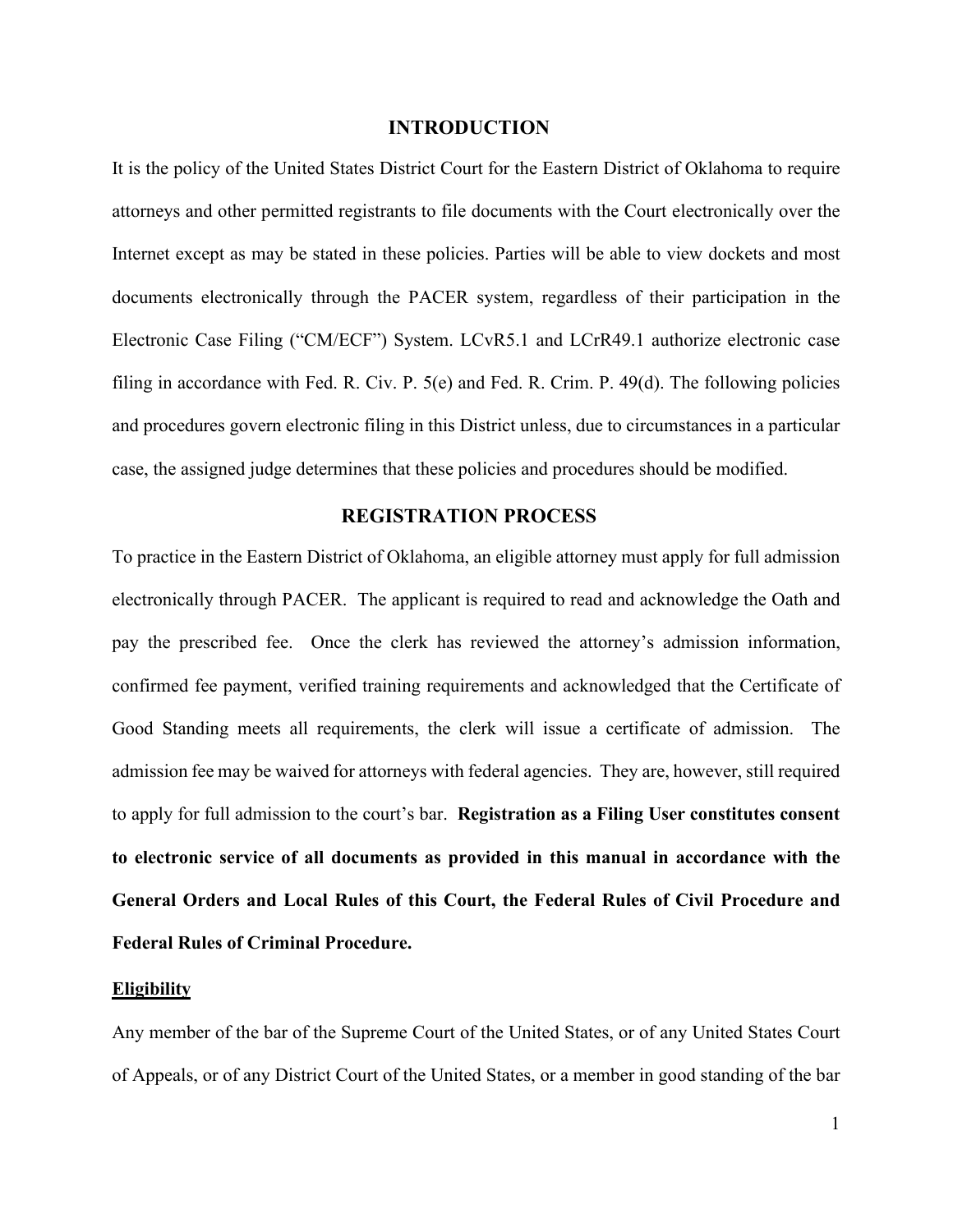of the highest court of any state of the United States, is eligible for admission to the Eastern District of Oklahoma.

Attorneys admitted to the bar of this Court, including those admitted pro hac vice and those authorized to represent the United States, may request e-filing access in the Court's CM/ECF system in accordance with these Policies and Procedures.

#### <span id="page-4-0"></span>**Instructions and Training**

All attorneys seeking admission must first review the admission information available on the Court's public website at [https://www.oked.uscourts.gov/attorney-admissions.](https://www.oked.uscourts.gov/attorney-admissions) To request admission to the Eastern District of Oklahoma and obtain filing privileges with the Court, an attorney must complete the on-line registration process using their individual, upgraded PACER account. After all requirements have been met, the applicant may be admitted. The steps for admission and e-filing registration are as follows:

- a. All attorneys must read and be familiar with the Federal Rules of Civil Procedure, Federal Rules of Criminal Procedure, Federal Rules of Evidence and the Local Rules of this Court, including the CM/ECF Administrative Guide. Registration as a Filing User constitutes certification by the attorney that he/she has read and is familiar with these documents.
- b. Using PACER, the attorney completes the on-line registration screens, answering each question and accepting the following Oath/Admission:

"I do solemnly swear (or affirm) that as an attorney and as a counselor of this Court, I will conduct myself uprightly and according to law, and that I will support the Constitution of the United States."

c. During the application process, the attorney uploads a Certificate of Good Standing (dated within 30 days) from one of the entities listed in the Eligibility section above.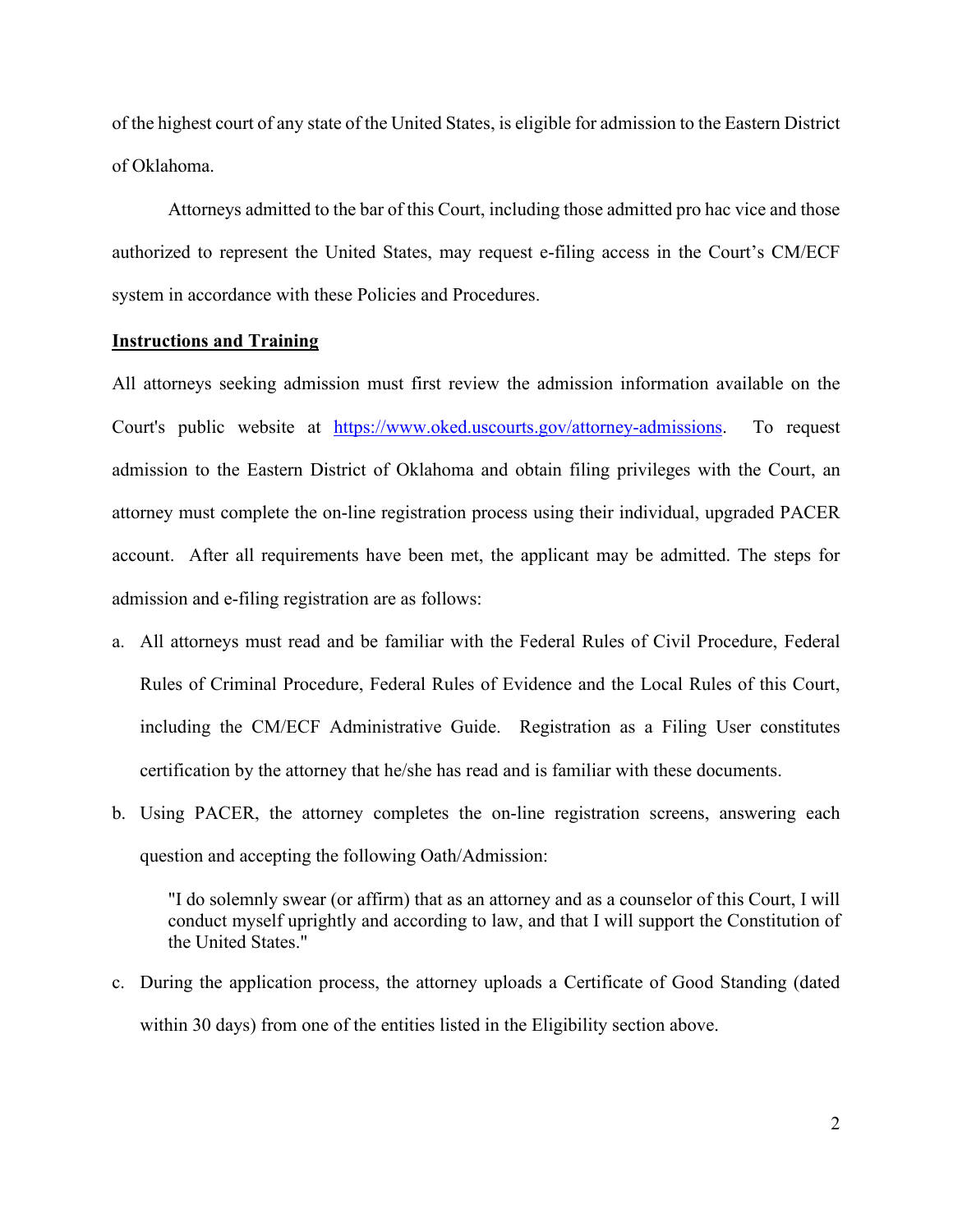- d. Each applicant for admission shall pay the applicable admission fee upon receipt of the e-mail requesting payment of such fee. The admission fee may be waived for attorneys with federal agencies.
- e. The attorney must successfully complete a CM/ECF training program or produce documentation to the Clerk's Office showing proof of such prior training in another court.
- f. **Pro Hac Vice Admission:** If the attorney requesting pro hac vice admission is new to the Eastern District of Oklahoma, they must submit a request electronically through PACER. In addition, before they can be approved for filing electronically, local counsel must file a Motion for Admission Pro Hac Vice (attaching the PHV requestor's completed **[Application for](https://www.oked.uscourts.gov/forms/application-admission-phv)  [Admission -](https://www.oked.uscourts.gov/forms/application-admission-phv) PHV** form) and pay the PHV filing fee via pay.gov during docketing of the motion event. Once the PHV attorney is in the OKED CM/ECF system, they need only submit their application as an attachment to local counsel's PHV motion in other cases.

g. **Training Prerequisites:** Prior to participating in CM/ECF training, users are required to:

- Possess basic personal computer skills, including a working knowledge of the internet, browser usage, ability to prepare and attach PDF'S, e-mail usage and scanning.
- Establish an individual PACER Account, if not previously established.
- Ensure their hardware and software are sufficient to file electronically.
- h. **Training Class:** The staff of the Clerk's Office will teach a basic course consisting of lecture, overhead presentation and hands-on instruction. Personalized instruction will be offered for those requiring additional assistance. Attorneys may arrange for training by going to the CM/ECF link on the Court's website at [www.oked.uscourts.gov.](file://oked.local/dfs/home/susans/schwebke/CMECF%20procedures/www.oked.uscourts.gov)
- i. **Non-Attorney Law Office Staff:** Law office staff and non-attorneys are not eligible for their own filing account, but they may attend CM/ECF training.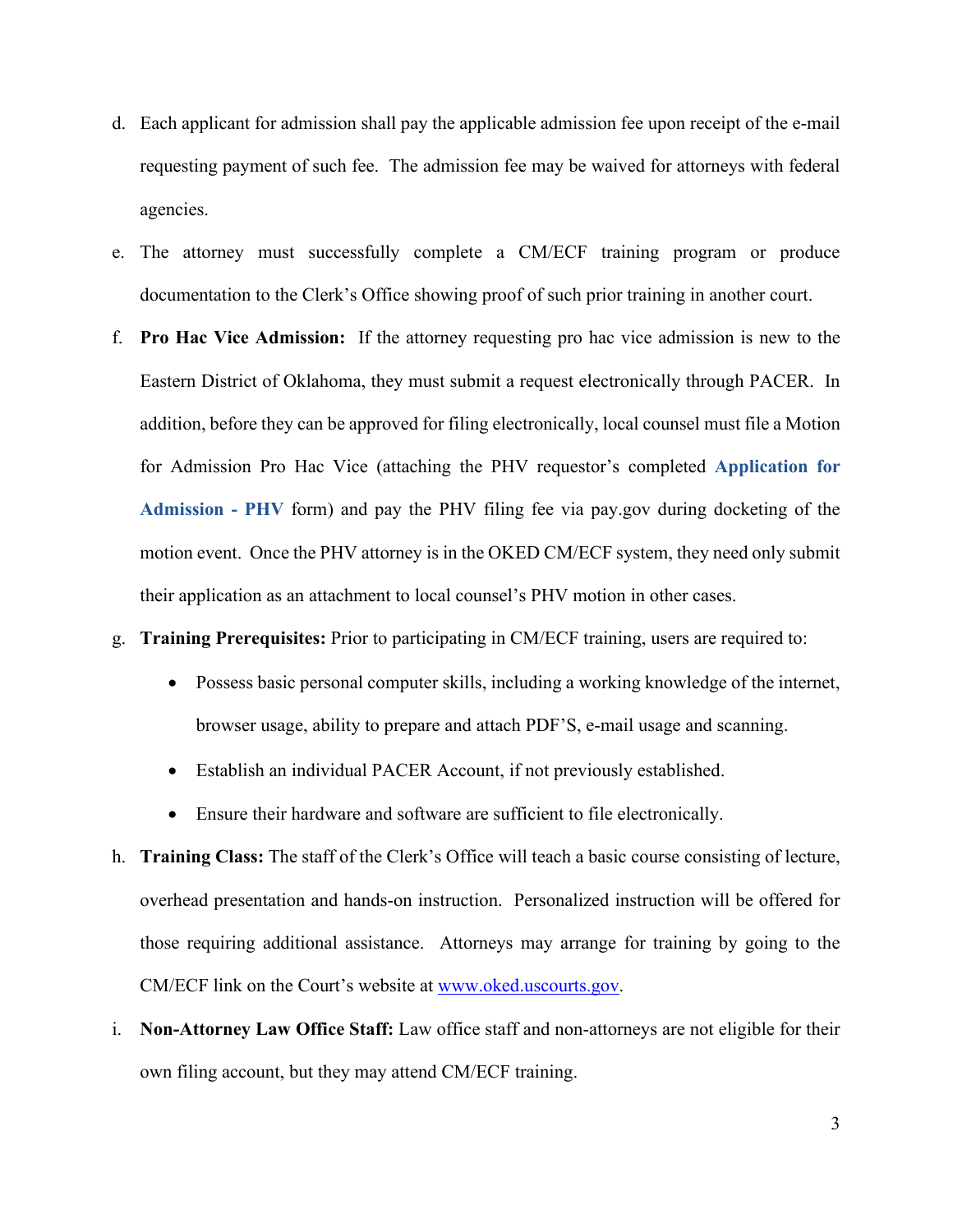#### <span id="page-6-0"></span>**E-mail Address**

The attorney's PACER e-mail address will be the primary address for service required by Fed. R. Civ. P. 5, Fed. R. Civ. P. 77(d), and Fed. R. Crim. P. 49 for service. Transmission of a Notice of Electronic Filing (NEF) through the CM/ECF System to the PACER primary email address will constitute service. An attorney may also provide secondary e-mail addresses to which courtesy copies of CM/ECF notices will be sent. It is the responsibility of any attorney who has e-filing access to keep all contact information, including email addresses, updated and current. Primary email addresses must be updated through PACER. Secondary email addresses are managed through CM/ECF. For detailed instructions on how to update email information, review the *Maintaining Your Account* section at [https://www.oked.uscourts.gov/nextgen-cmecf-information.](https://www.oked.uscourts.gov/nextgen-cmecf-information)

## <span id="page-6-1"></span>**Change of Contact Information**

If an e-mail address, mailing address, telephone, or fax number changes, the Filing User must immediately update their user information in PACER and push the updates to the Court. **Note:** The user is still required to file and serve a notice of the change in each of their open cases.

## **PASSWORDS**

#### <span id="page-6-3"></span><span id="page-6-2"></span>**Assignment**

Once registration is completed, the Filing User will use their PACER Login and Password to begin filing electronically with the Court. After registration is complete, an attorney may change their Passwords as necessary through the *Maintain User Account* section of their PACER account.

#### <span id="page-6-4"></span>**Rules for Use**

The combination of a User Login and Password will serve as the official signature for purposes of the Federal Rules of Civil Procedure, the Federal Rules of Criminal Procedure, and any applicable statute or regulation of the United States.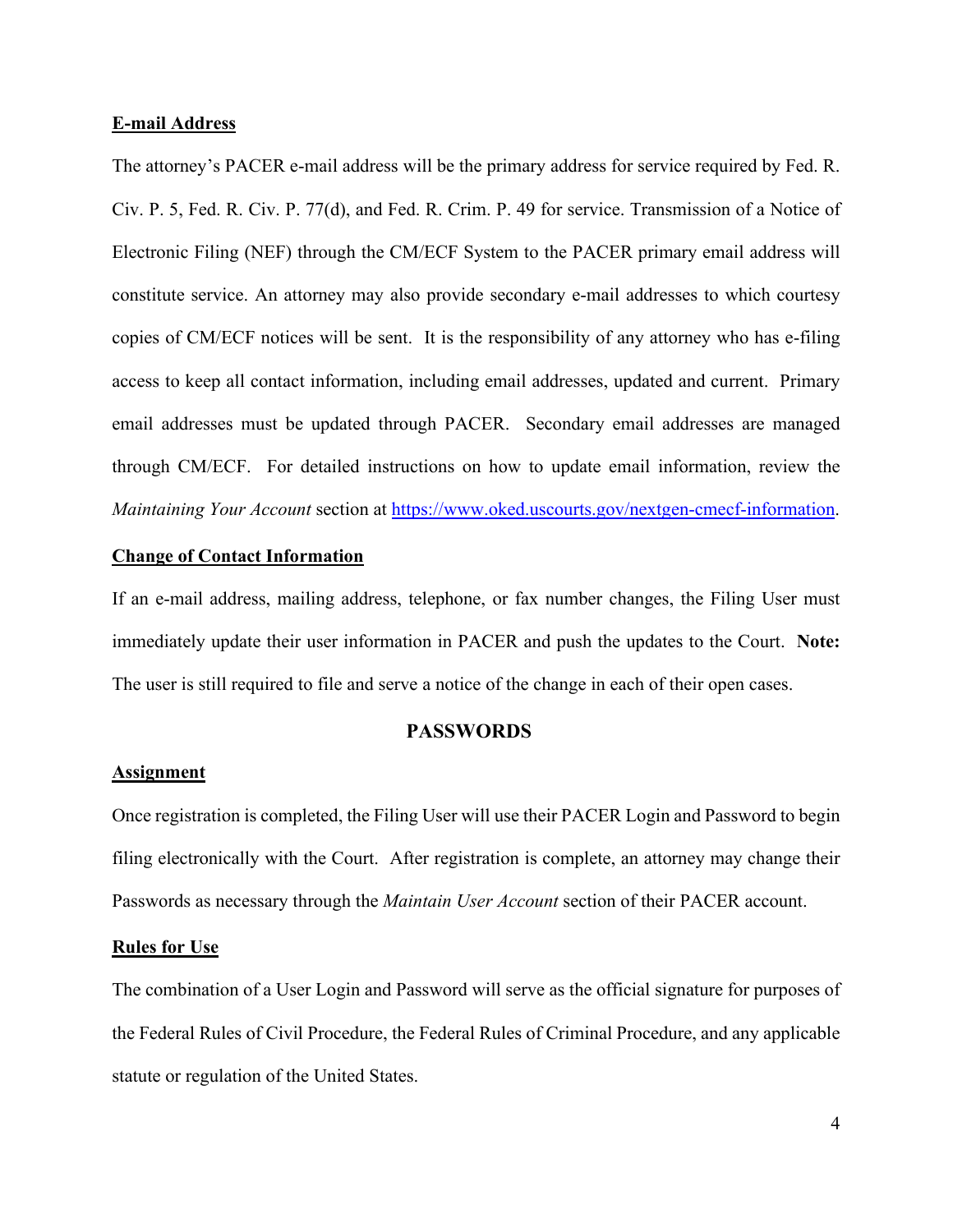No registrant shall permit their PACER Login and Password to be utilized by anyone other than persons specifically authorized by the registrant. Once registered, the registrant is responsible and accountable for all documents filed with their PACER Login and Password. Users may be subject to sanctions for failure to comply with this provision.

## <span id="page-7-0"></span>**Security**

Filing Users agree to protect the security of their Passwords and immediately notify the clerk if they learn that their Password has been compromised. If a Password is believed to be compromised, the registrant must immediately change their PACER password and notify the Clerk's Office at (918) 684-7920 or by e-mail at CM-ECFIntake OKED@oked.uscourts.gov.

#### <span id="page-7-1"></span>**Revocation of Password**

The Court may revoke a filing user's account access and therefore, his or her authority and ability to electronically file documents under any of the following conditions:

- a. Failure to comply with any provision of the agreement contained in the filing user's application information.
- b. Failure to adequately protect his or her password.
- c. Failure to comply with the provisions of these Administrative Procedures for electronically filed cases.
- d. Failure to pay fees required for documents filed electronically.
- e. Misuse of the System.
- f. As a sanction ordered by the Court after notice and an opportunity for hearing.
- g. Upon any disciplinary proceedings as listed in Local Civil Rule 83.6.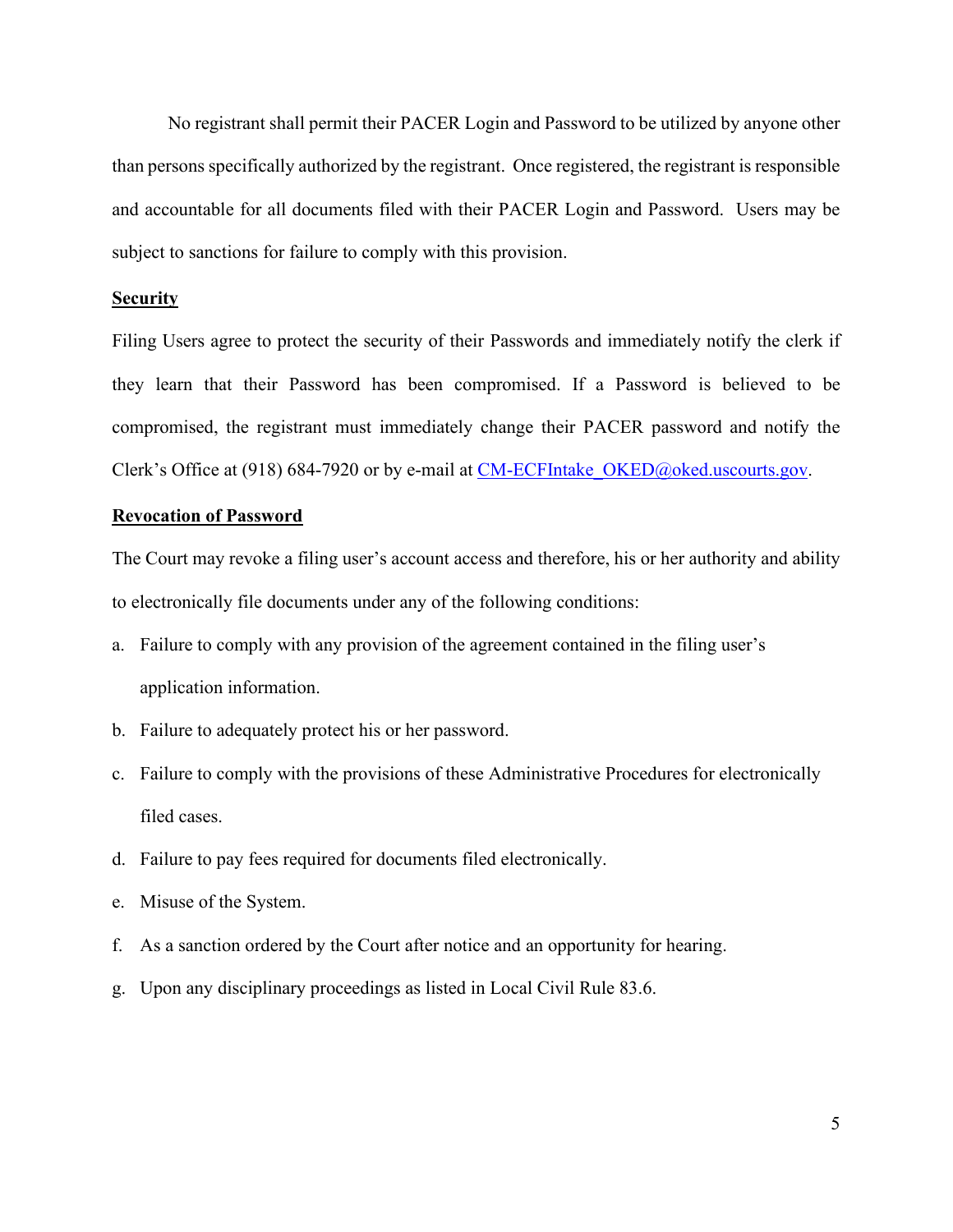## <span id="page-8-0"></span>**MODIFICATIONS AND AMENDMENTS OF CM/ECF SYSTEM PROCEDURES**

The assigned judge may modify these procedures in specific cases without prior notice, if deemed appropriate. The Court may also amend these procedures at any time without prior notice. Modifications and amendments to CM/ECF procedures will be posted on the Court's website at [www.oked.uscourts.gov.](http://www.oked.uscourts.gov/)

## **ELECTRONIC FILING AND SERVICE OF DOCUMENTS**

#### <span id="page-8-2"></span><span id="page-8-1"></span>**General Rules for Filing**

All motions, pleadings, briefs, or other documents in civil and criminal cases, except those specifically prohibited, shall be electronically filed in the CM/ECF System.

Electronic transmission of a document to the Electronic Filing System consistent with this guide, together with the transmission of a Notice of Electronic Filing (NEF) from the court, constitutes filing of the document for all purposes of the Federal Rules of Civil Procedure, the Federal Rules of Criminal Procedure, and the Local Rules of this court, and constitutes entry of the document on the docket kept by the clerk under Fed.R.Civ.P. 58 and 79. E-mailing a document to the Clerk's office shall not constitute "filing" of the document.

When a document has been filed electronically, or filed conventionally and imaged by the court, the official record is the electronic recording of the document as stored by the court, and the filing party is bound by the document as filed. A document filed electronically is deemed filed at the date and time stated on the Notice of Electronic Filing from the court.

CM/ECF registrants may file documents 24 hours a day, seven days a week. **Filing must be started before midnight local time where the court is located in order to be considered timely filed that day (as indicated by "Time Started" on the Notice of Electronic Filing).**  Filing a document electronically does not, however, alter the filing deadline for that document. If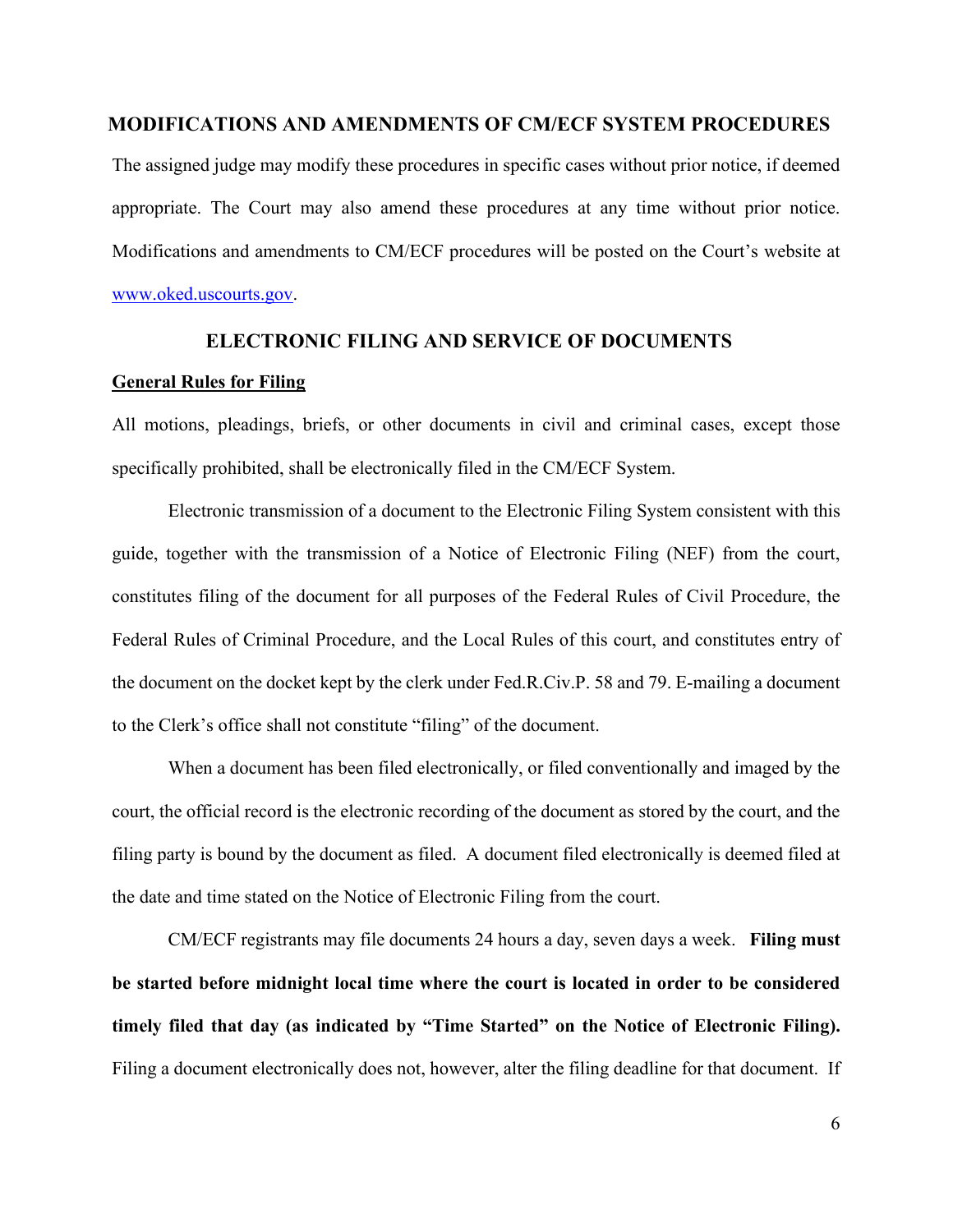the assigned judge has ordered the pleading or other document to be filed by a time certain, it must be filed by that time.

#### <span id="page-9-0"></span>**Filing a Sealed Pleading**

Leave of court is required to file a document under seal. An applicant shall request such leave by filing in CM/ECF a Motion to Seal Document(s), attaching a copy of the document sought to be sealed as an exhibit, and submitting a proposed order granting the relief to the Court's intake box at CM-ECFIntake  $OKED@obel$  uscourts.gov. At the same time, the motion and attachment(s) must be served outside the CM/ECF system on all other parties. The Certificate of Service on sealed filings should accurately reflect how the parties in the case are being served. No Notice of Electronic Filing (NEF) will be emailed to the parties. **If the filing attorney wants a copy of the NEF, they must print the one which appears on screen after the filing of the Motion to Seal Document(s) is completed.**

If a document to be filed under seal is only one part of a larger document or series of documents, the party must file all portions the party does not seek to have sealed in accordance with any deadlines, indicating where any portion to be sealed would be inserted. The Motion to Seal Document(s) requesting leave to file under seal must also be filed in accordance with any deadlines.

If leave to file under seal is granted, the filing party shall upload the sealed pleading into CM/ECF using one of the provided sealed events. Instructions regarding the filing and service of sealed pleadings are located at [www.oked.uscourts](http://www.oked.uscourts/) in the *CM-ECF Information* section. Titles of sealed pleadings will be docketed and open to the public. Therefore, parties should take every precaution to remove confidential material from the title of sealed pleadings and exhibits.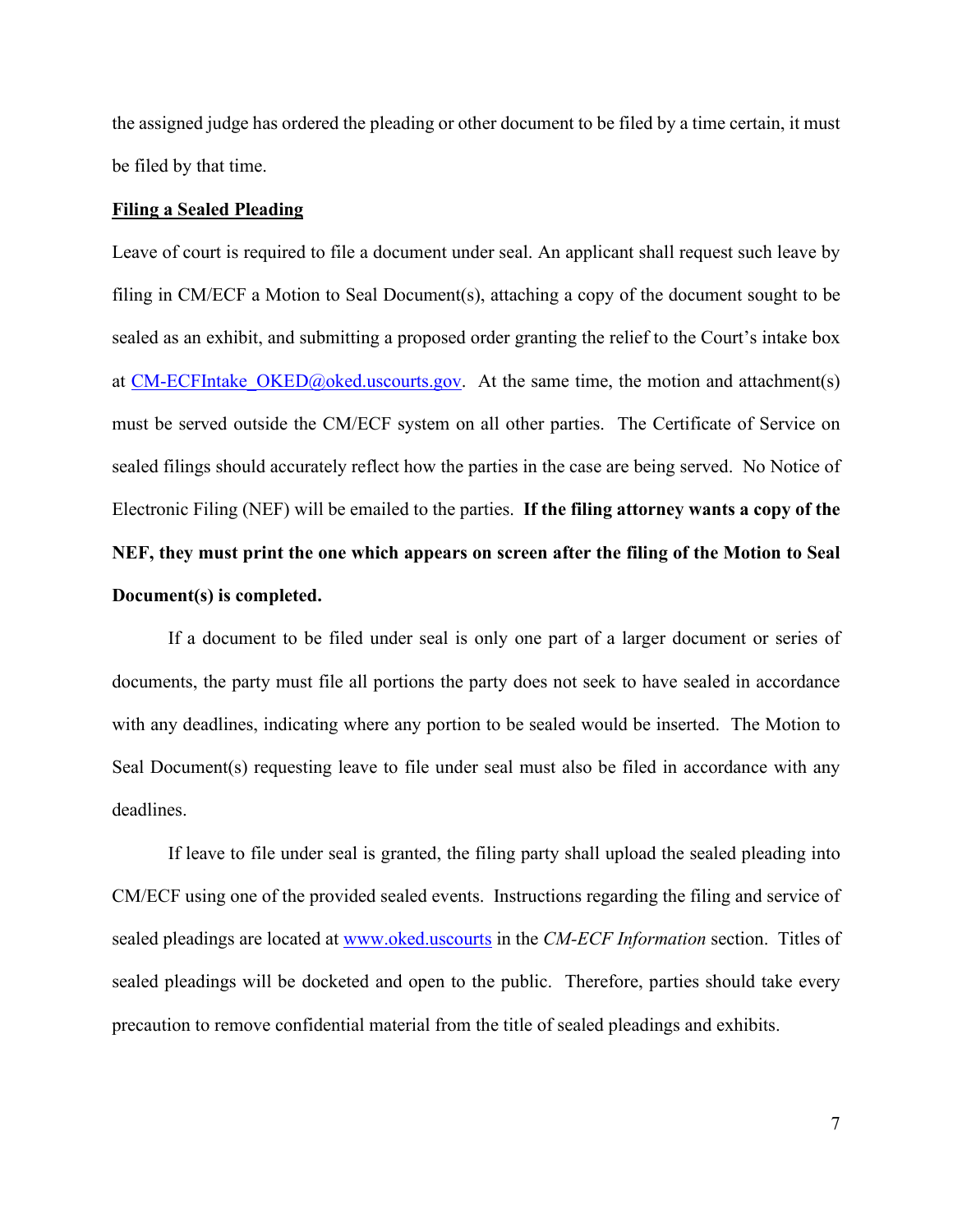#### <span id="page-10-0"></span>**Documents Filed Under Seal in Civil Cases**

In civil cases, the Judge may direct the clerk's office to grant all attorneys who have entered an appearance (and whose appearance has not been terminated) the ability to view sealed documents in that case (assuming sealed access has not previously been granted). Sealed documents will be viewable by participating counsel in CM/ECF and through NEF links sent from CM/ECF during the filing process. Once access to sealed documents has been granted to an attorney in a case, it will be the responsibility of that attorney to notify the clerk's office if he or she is terminated from the case and the parties wish that terminated attorneys no longer have access to sealed documents in that case.

#### <span id="page-10-1"></span>**Documents Filed Under Seal in Criminal Cases**

The filing attorney must serve their sealed pleadings and attachments to opposing counsel through means outside of CM/ECF. The Certificate of Service on the sealed filing should accurately reflect how the parties in the case were served. Court Orders will be forwarded through the CM/ECF system and require the attorney's login and password to view the PDF.

If permission to view sealed pleadings is granted by the Court, Presentence Reports, Statements of Reasons, Violation Reports and other restricted documents filed in criminal cases may be remotely accessed only by counsel for the government and counsel for the applicable defendant.

#### <span id="page-10-2"></span>**Viewing Sealed and Restricted Pleadings**

If an attorney has been granted sealed access by the Court to a case and/or individual pleadings in a public case, they must use their PACER login and password to access those sealed and restricted documents. Counsel should use a secure network connection when accessing sealed documents rather than a public network to ensure sealed information is seen only by authorized persons.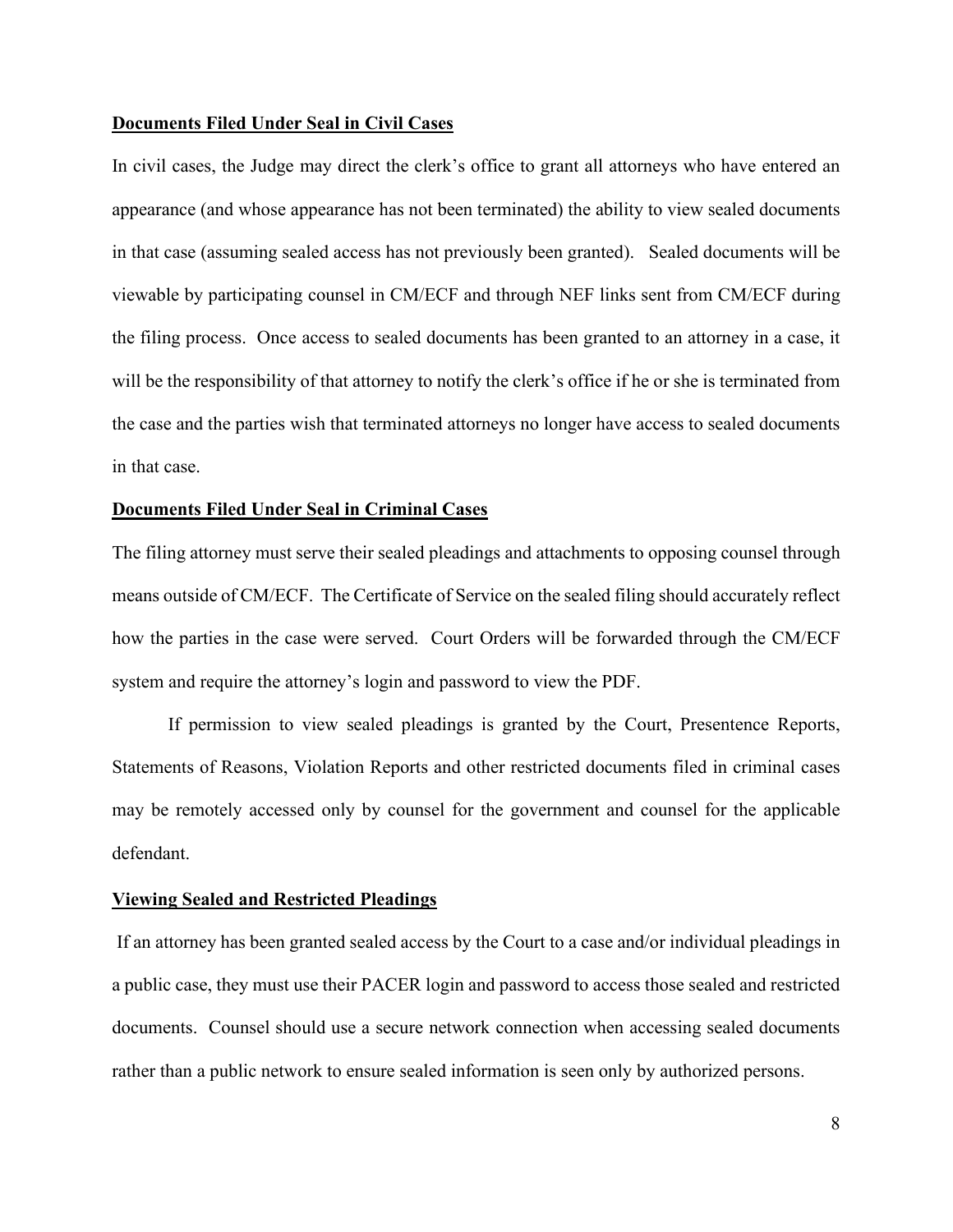#### <span id="page-11-0"></span>**Cases Filed Under Seal**

A PACER login and password is also required to view and/or file in sealed cases in which the attorney has been granted access. When filing in a sealed case use the regular CM/ECF events rather than sealed document entries.

## <span id="page-11-1"></span>**Ex Parte Submissions**

Ex parte submissions shall be filed electronically in the CM/ECF System. Ex parte docket entries and documents will not be available to the public. Only the attorney for the filing party will receive a NEF. The filing party attorney must use their PACER login and password to access ex parte document(s). Instructions regarding the filing and service of ex parte pleadings are located at [www.oked.uscourts](http://www.oked.uscourts/) in the *CM-ECF Information* section.

## **ELECTRONIC FILING OF PLEADINGS REQUIRING A FEE**

<span id="page-11-2"></span>E-filers may pay by check or credit card through the CM/ECF Pay.gov system.

## <span id="page-11-3"></span>**Filing Complaints and Paying Electronically**

Attorneys must electronically submit the appropriate case opening documents (i.e., complaints, notices of removal, applications to proceed in forma pauperis, miscellaneous proceedings, and civil cover sheets) to the clerk's office at  $CM$ -ECFIntake  $OKED@obel$ .uscourts.gov.

- a. The clerk's office shall file the case opening pleadings as of the date of receipt of the email containing the case opening documents.
- b. In accordance with LCvR 3.2, the party initiating the action must pay a filing fee or file a motion to proceed informa pauperis within seven (7) calendar days of the filing of the case opening documents. Failure to comply with this provision will subject the action to immediate dismissal by the court without prejudice to refiling. A minute order to that effect will be sent by the clerk's office to counsel for the initiator of the action. Filing fees can be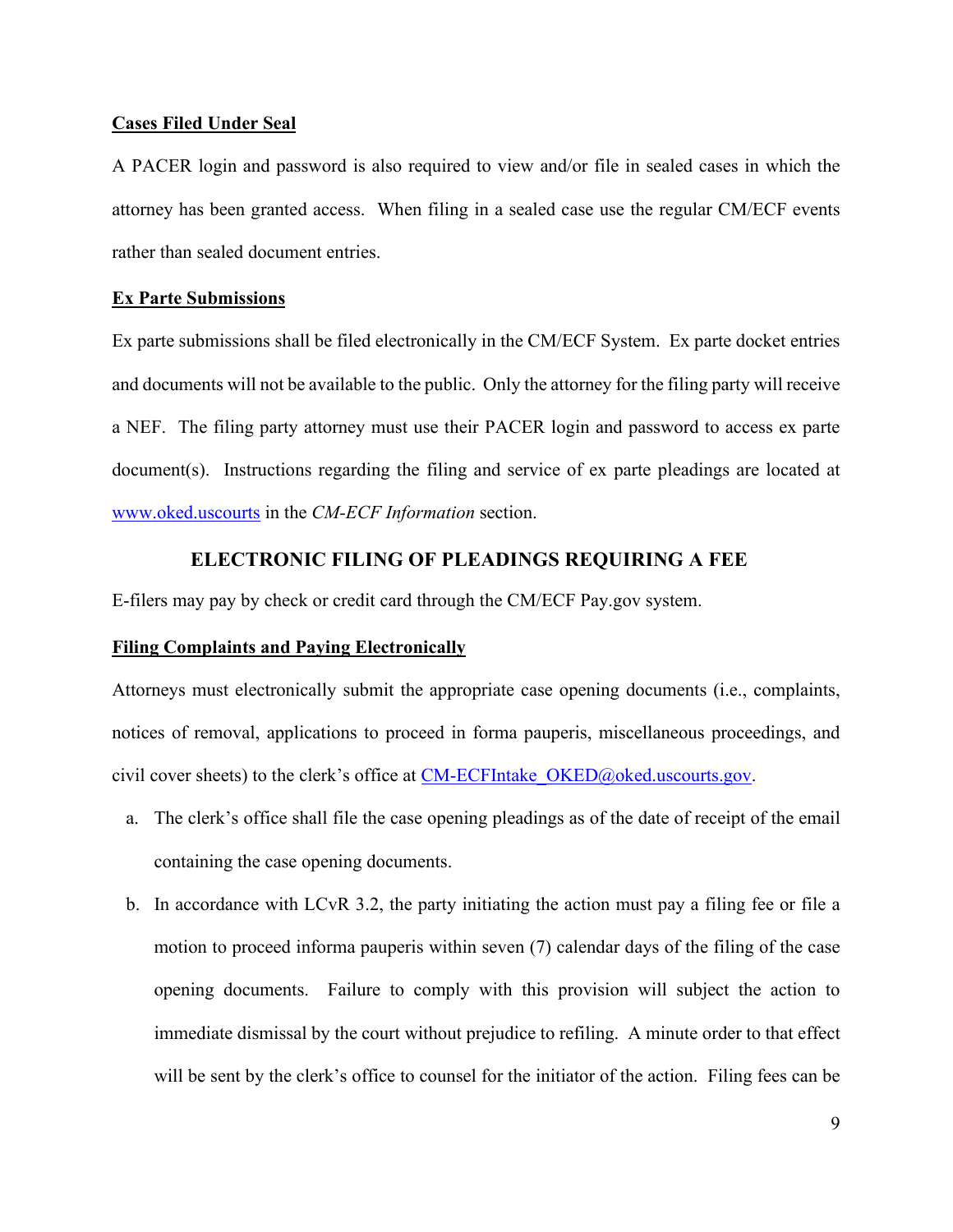paid electronically by docketing the appropriate filing fee event in CM/ECF which utilizes the Pay.gov functionality for the collection of fees.

- c. After payment of the filing fee or filing of an order to proceed in forma pauperis, Summons may be submitted to CM-ECFIntake OKED@oked.uscourts.gov for issuance. Summonses must be submitted using the form provided on the Court's website [www.oked.uscourts.gov](http://www.oked.uscourts.gov/) and must be complete. The Court will issue the summons and docket the summons issued event in the CM/ECF system. Upon receipt of the Notice of Electronic Filing indicating issuance, the attorney should print a copy of the issued Summons for service. The issued Summons should be printed from the docket sheet and be free of headers. To obtain a document without headers, deselect the "Include headers when displaying PDF documents" option when running the docket report. A party may not electronically serve the summons and complaint, but instead must perfect service according to Fed. R. Civ. P. 4. If subsequent summons are needed after a case has been opened, the additional summons should be sent to the Court's intake box.
- d. Should the action be resolved prior to the required filing fee being paid, that filing fee nonetheless remains due and owing. The judge assigned to the action will be advised of the party's failure to pay a required filing fee.
- e. If the action is later re-filed and assigned a new case number, the filing party shall file a notice of related case advising of the earlier filing. These procedures are implemented to maintain the integrity of random case assignment and to enhance compliance with judiciary auditing procedures.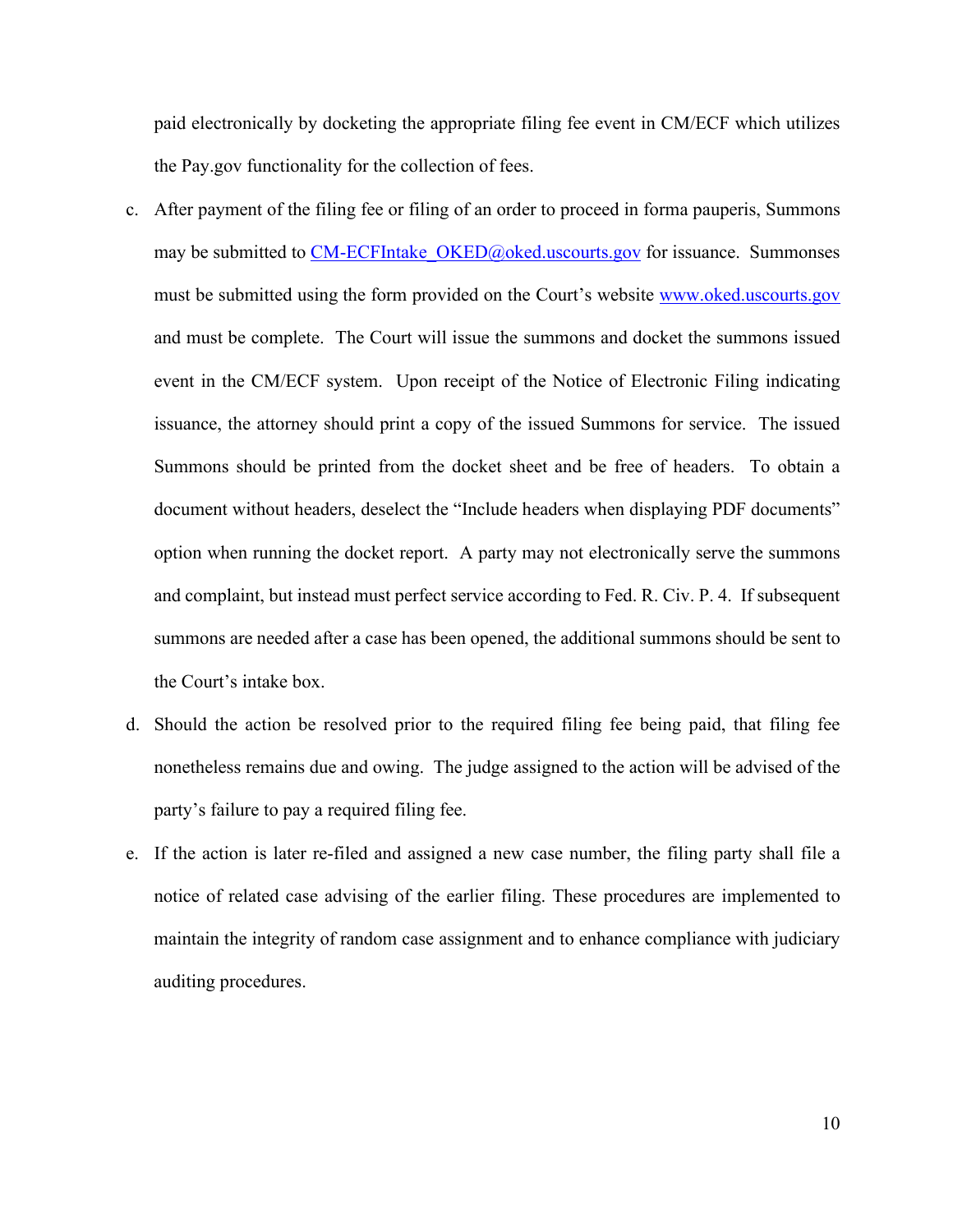#### <span id="page-13-0"></span>**Filing Applications for Pro Hac Vice and Paying Online**

Any attorney who is eligible for admission to the bar of this Court may, in the discretion of a judge of this Court, be granted temporary admission to practice in a pending case. Attorneys requesting such admission are required to apply for Pro Hac Vice status in PACER prior to Court approval. Local counsel shall file a Motion to Appear Pro Hac Vice, paying the \$50.00 application fee online using Pay.gov during the docketing process. A Request for Admission Pro Hac Vice completed by the attorney requesting PHV status, should be attached as an exhibit to the Motion for PHV. Use the [Application for Admission -](https://www.oked.uscourts.gov/forms/application-admission-phv) PHV form provided by the Court Clerk's office.

An Attorney who has previously been approved to practice Pro Hac Vice in the Eastern District of Oklahoma does not need to re-apply for subsequent PHV appearances through PACER; however, local counsel for the requesting attorneymustfile a Motion to Appear Pro Hac Vice in each new case in which the requesting attorney seeks to appear. A completed[Application for](https://www.oked.uscourts.gov/forms/application-admission-phv)  [Admission -](https://www.oked.uscourts.gov/forms/application-admission-phv) PHV should be attached to every Motion to Appear Pro Hac Vice.

## <span id="page-13-1"></span>**Detailed Instructions for Using Pay.gov**

The clerk has detailed instructions for using Pay.gov available separately from the Administrative Procedures. Counsel should consult these instructions for updates and changes in procedures before e-filing pleadings requiring payment. Pay.gov instructions are available on the Court's website [www.oked.uscourts.gov.](http://www.oked.uscourts.gov/)

## **OVERSIZED DOCUMENTS**

<span id="page-13-2"></span>If an electronically filed document, together with attachments, exhibits, or appendices, exceeds 100 pages, the filer shall deliver one (1) paper copy of the document to the Clerk's Office within three (3) business days of the date of filing. If the document is too large to staple, it should be bound at the left-hand margin in a manner that will permit it to be opened flat. A courtesy copy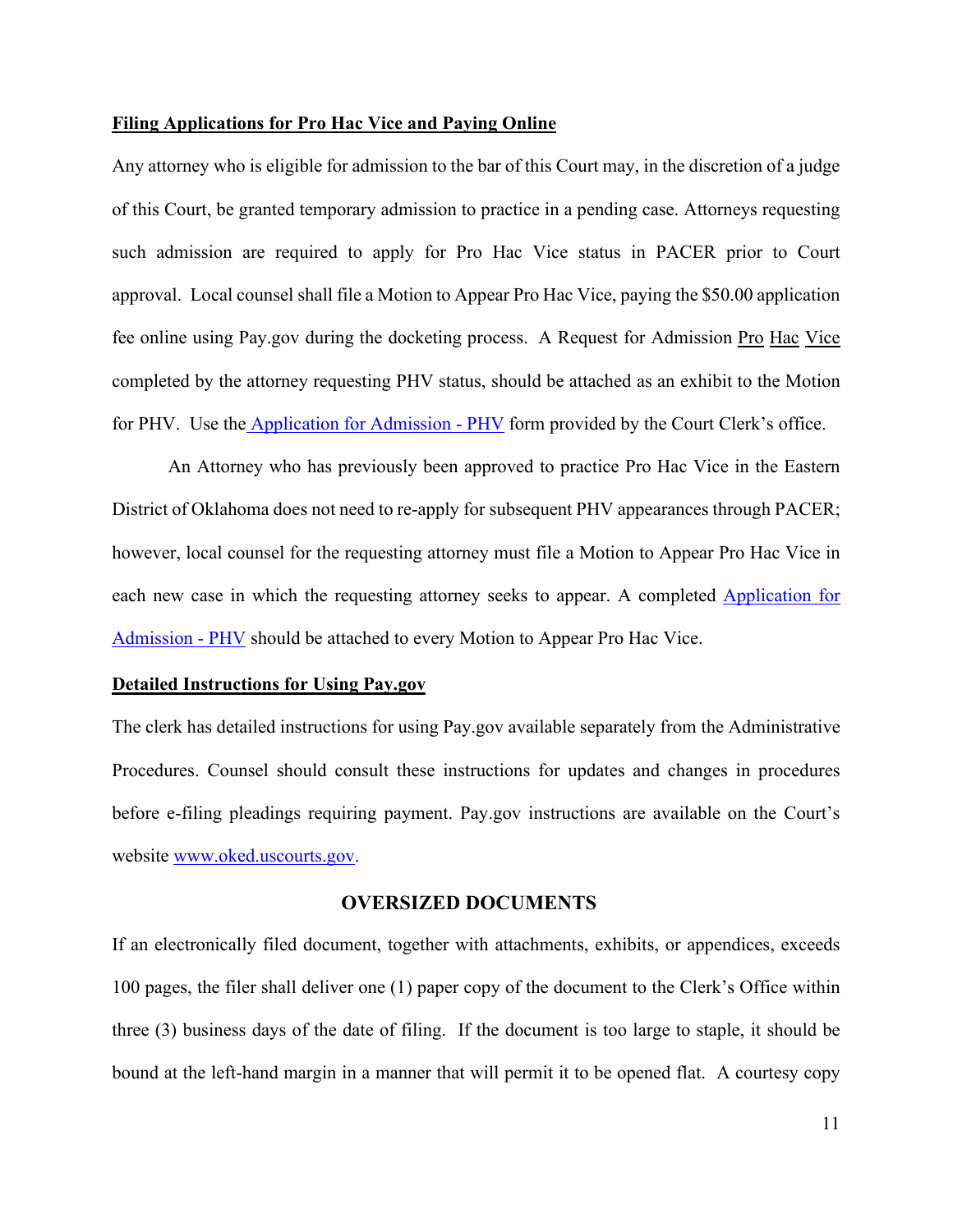of all Social Security transcripts shall be provided to the appropriate chambers at the time of electronic filing. Additionally, if requested, one (1) paper copy of any other electronically filed document shall be delivered to the Clerk's Office within three (3) business days of the date of filing.

## **GENERAL RULES FOR SERVICE**

<span id="page-14-0"></span>The "Notice of Electronic Filing" that is automatically generated by the court's Electronic Filing System constitutes service of the filed document on Filing Users. Parties who are not Filing Users or who are not represented by Filing Users must be served with a copy of any pleading or other document filed electronically in accordance with the Federal Rules of Civil Procedure and the Local Rules.

If any procedure requires a party to reflect the date of filing on a document, the party shall provide either a file-stamped copy or attach a copy of the Notice of Electronic Filing to the document.

A certificate of service must be included with documents filed electronically when service is accomplished on any party or counsel who is NOT a Filing/Registered User. Counsel may serve any electronically filed pleading or document on a party who is not a registered participant by email, if the recipient has consented to such service in writing.

## **SIGNATURES**

#### <span id="page-14-2"></span><span id="page-14-1"></span>**Filing Attorney Signature**

The User Login and Password required to submit documents to the Electronic Filing System function as the Filing User's signature on all electronic documents filed with the court. They also function as a signature for purposes of Fed.R.Civ.P. 11, the Federal Rules of Civil Procedure, the Local Rules of this court, and any other purpose for which a signature is required in connection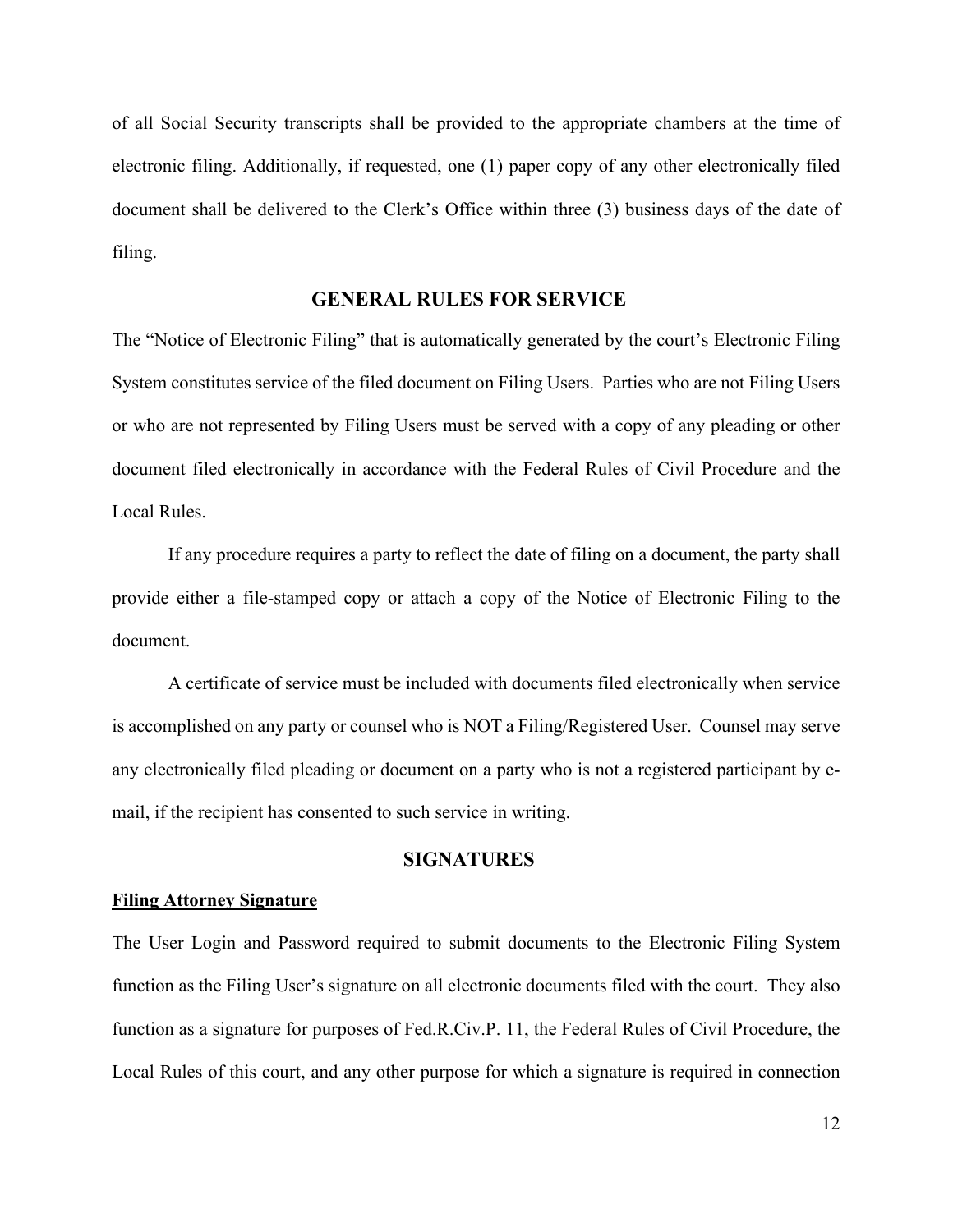with proceedings before the court. Each document filed electronically must, if possible, indicate that it has been electronically filed.

The name of the Filing User under whose Login and Password the document is submitted must be preceded by an "s/" and typed in the space where the signature would otherwise appear. In addition, electronically filed documents must include a signature block and must set forth the name, the name of the party represented, address, telephone number and the attorney's [name of state] bar registration number, if applicable and email address. The correct format is as follows:

> s/ Lawyer Name Lawyer Name [State abbrv.] Bar Number: xxxx (e.g. OK Bar Number: 12345) Email Address Attorney for (Plaintiff/Defendant) ABC Law Firm 123 South Main Street Muskogee, OK 74401 Telephone: (918) xxx-xxxx

## <span id="page-15-0"></span>**Non-Filing Attorney Signature**

Documents containing the signature(s) of non-Filing Attorneys (i.e. attorneys not registered for CM/ECF or attorneys who are registered, but are not the filer of the document) are to be filed electronically with the signature represented by an "s/" and the name typed in the space where a signature would otherwise appear, or as a scanned image. Such approval shall be indicated as follows:

## s/ Plaintiff Attorney s/ Filing Attorney

*(Signed by Filing Attorney with permission of Plaintiff Attorney) or,*

*(Signed copy of document bearing signature of Plaintiff Attorney is being maintained in the office of Filing Attorney)*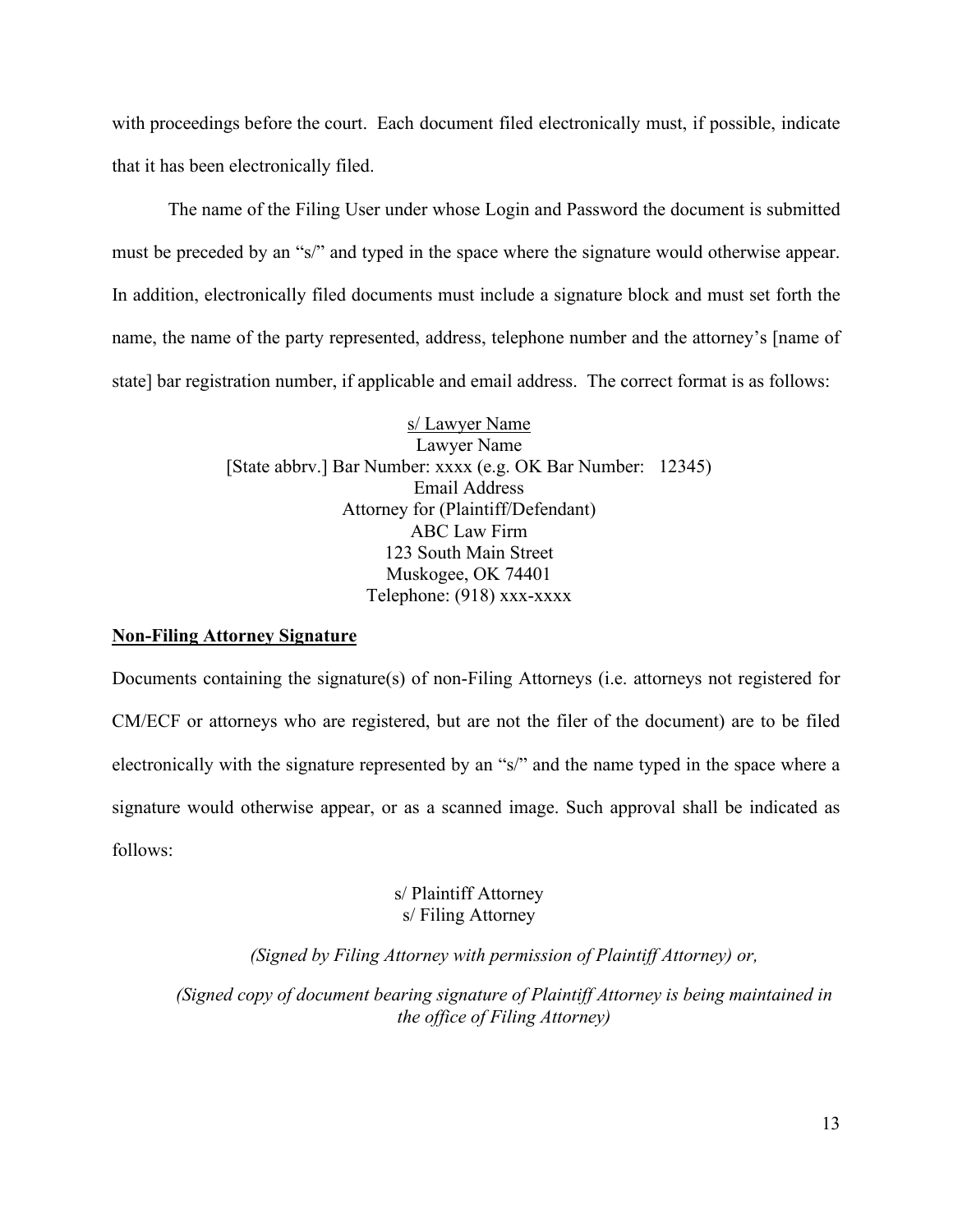The filing attorney is responsible for maintaining a record of when and how permission was obtained to sign the other attorney's name until all appeals have been exhausted or the time for seeking appellate review or any other post-conviction relief has expired.

The filing attorney may obtain and maintain a paper copy of the document signed by the other attorney. The filing attorney shall maintain the signed copy of the document until all appeals have been exhausted or the time for seeking appellate review or any other post-conviction relief has expired.

The filing attorney may obtain original signatures, scan the signature page only, and file it as an attachment to the pleading or other document. The filing attorney shall maintain the signed original until all appeals have been exhausted or the time for seeking appellate review or any other post-conviction relief has expired.

#### <span id="page-16-0"></span>**Non-User Signature**

Documents signed by persons who are not counsel of record (e.g., verified pleadings, contracts, affidavits, etc.) may be submitted in electronic format in any of the following ways, so long as the filer has and maintains the signed original until all appeals have been exhausted or the time for seeking appellate review or any other post-conviction relief has expired:

a. An electronic version of the document bearing "s/ (name)" can be filed along with a statement that the filer has the signed original, for example:

#### s/ Plaintiff Smith\*

*\*I certify that I have the signed original of this document, which is available for inspection at any time by the Court or a party to this action.*

#### s/ Filing Attorney

b. An electronic version of the document bearing "s/ (name)" can be filed with a scanned copy of the signature page as an attachment.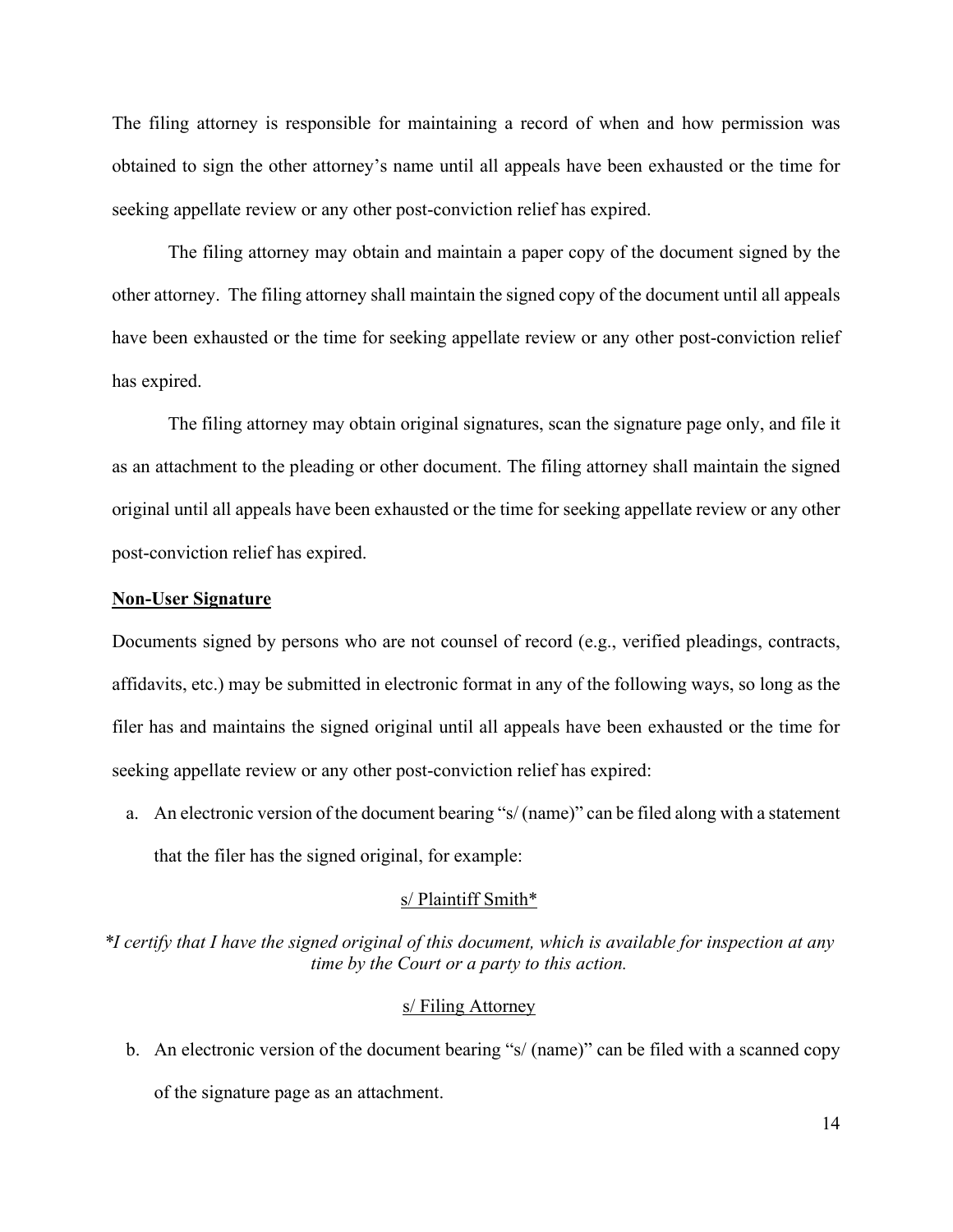c. If the document containing original signatures is not digitally available, it may be scanned and filed electronically.

**Note**: Anyone who disputes the authenticity of any signature must file an objection to the pleading or other document within ten (10) days of service.

## **AMENDED PLEADINGS.**

<span id="page-17-0"></span>Original proposed amended pleadings shall be signed and attached to any motion for leave to amend the pleading. Unless otherwise permitted by the Court, every pleading to which an amendment is permitted as a matter of right or has been allowed by order of the Court must be retyped or handwritten and filed so that it will be complete including exhibits, without reference to the superseded pleading. Each amended pleading shall contain copies of all exhibits referred to in the amended pleading.

The party shall file the motion for leave to amend and attach a signed copy of the amended pleading to the filing. The party shall also submit the signed amended pleading to the Clerk via the designated mailbox at CM-ECFIntake OKED@oked.uscourts.gov. Finally, if the amendment is not permitted as a matter of right, the party shall also submit a proposed Order granting the motion for leave to amend to the Clerk via the designated mailbox listed above. The proposed Order shall refer to the docket entry number for the motion for leave to amend.

## **TITLES OF DOCKET ENTRIES**

<span id="page-17-1"></span>The party electronically filing a pleading or other document shall be responsible for designating a title for the document by using one of the docket event categories prescribed by the Court. The docket event categories are contained in the CM/ECF Event Lists, which can be found on the Court's website at [www.oked.uscourts.gov.](http://www.oked.uscourts.gov/)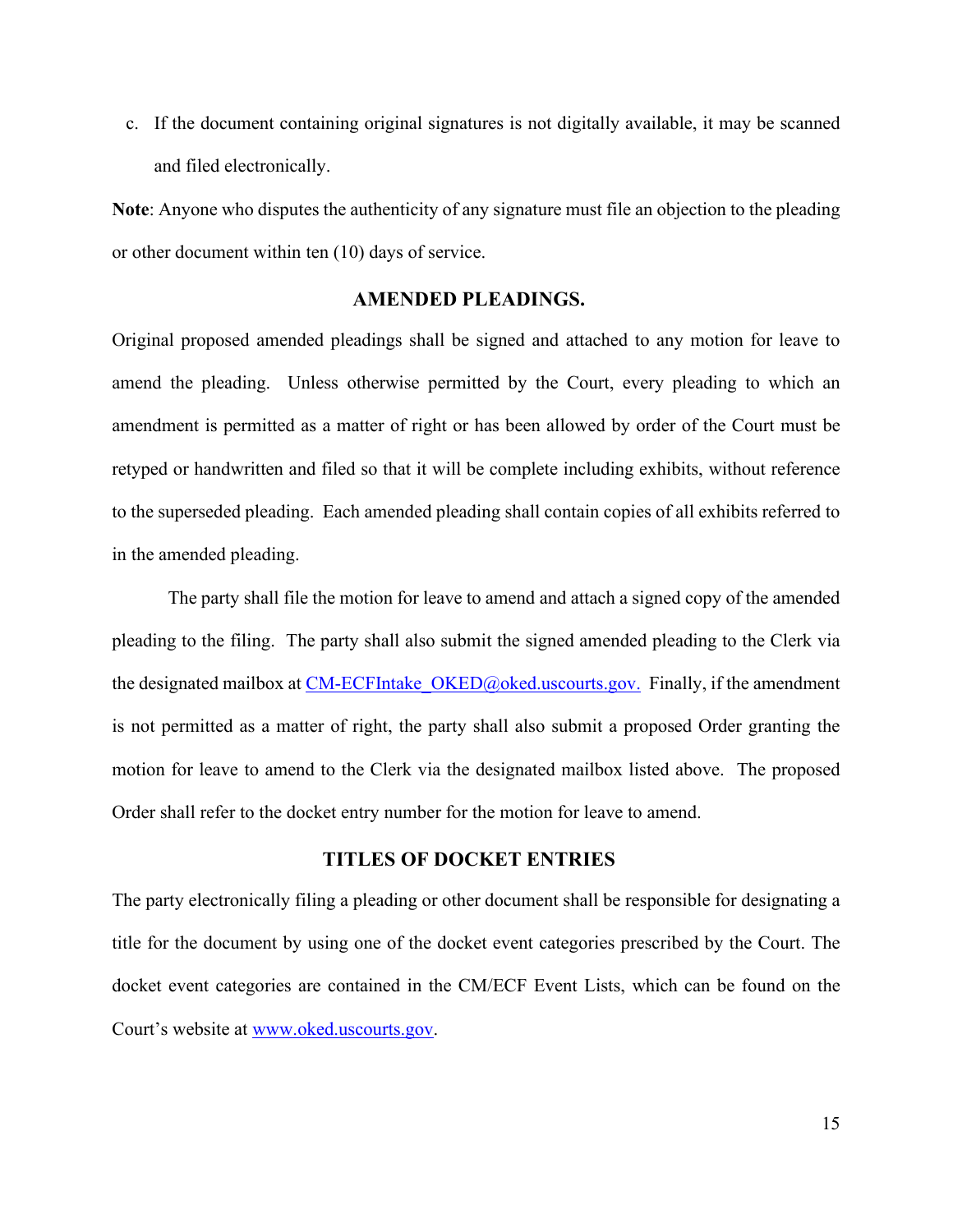#### **FILING ERRORS**

<span id="page-18-0"></span>Once a pleading or other document is submitted and becomes part of the case, the CM/ECF System will not permit the filer to change the pleading or other document or the docket entry. Filers should make every effort to ensure that they do not file a pleading or document other than the one intended to be filed, that it is filed in the correct case, and that it does not contain information that should have been redacted or filed under seal. The Clerk's Office should be notified of mistakes by telephone at (918) 684-7920 or by e-mail at **[CM-ECFIntake\\_OKED@oked.uscourts.gov](mailto:CM-ECFIntake_OKED@oked.uscourts.gov)**. The notifier should provide the Clerk's Office with the case number and docket number of the erroneous entry. The filer may file a motion to withdraw but should not file the replacement document unless directed to do so. If a document containing personal identifiers is filed erroneously, a Motion to Seal Document(s) should be filed.

#### <span id="page-18-1"></span>**Refund of Electronically Paid Fees**

The Judicial Conference generally prohibits refunds of fees due upon filing, even if a party filed the case in error, or the court dismissed the case or proceeding. This policy remains in effect. However, the Judicial Conference allows limited refund authority related specifically to electronic payments and has provided guidance to the courts in addressing such errors.

- a. The authority to approve a refund has been delegated by the Court to the Court Clerk. The Court will refund a fee paid electronically by a CM/ECF User when the CM/ECF User has used CM/ECF to pay by credit card and the fee was paid erroneously in the following situations:
	- A fee payment was erroneously submitted two or more times related to the submission of a single document.
	- A fee was paid when no fee was due (i.e., when no document was attached to a submission, or the submission did not require payment of a fee).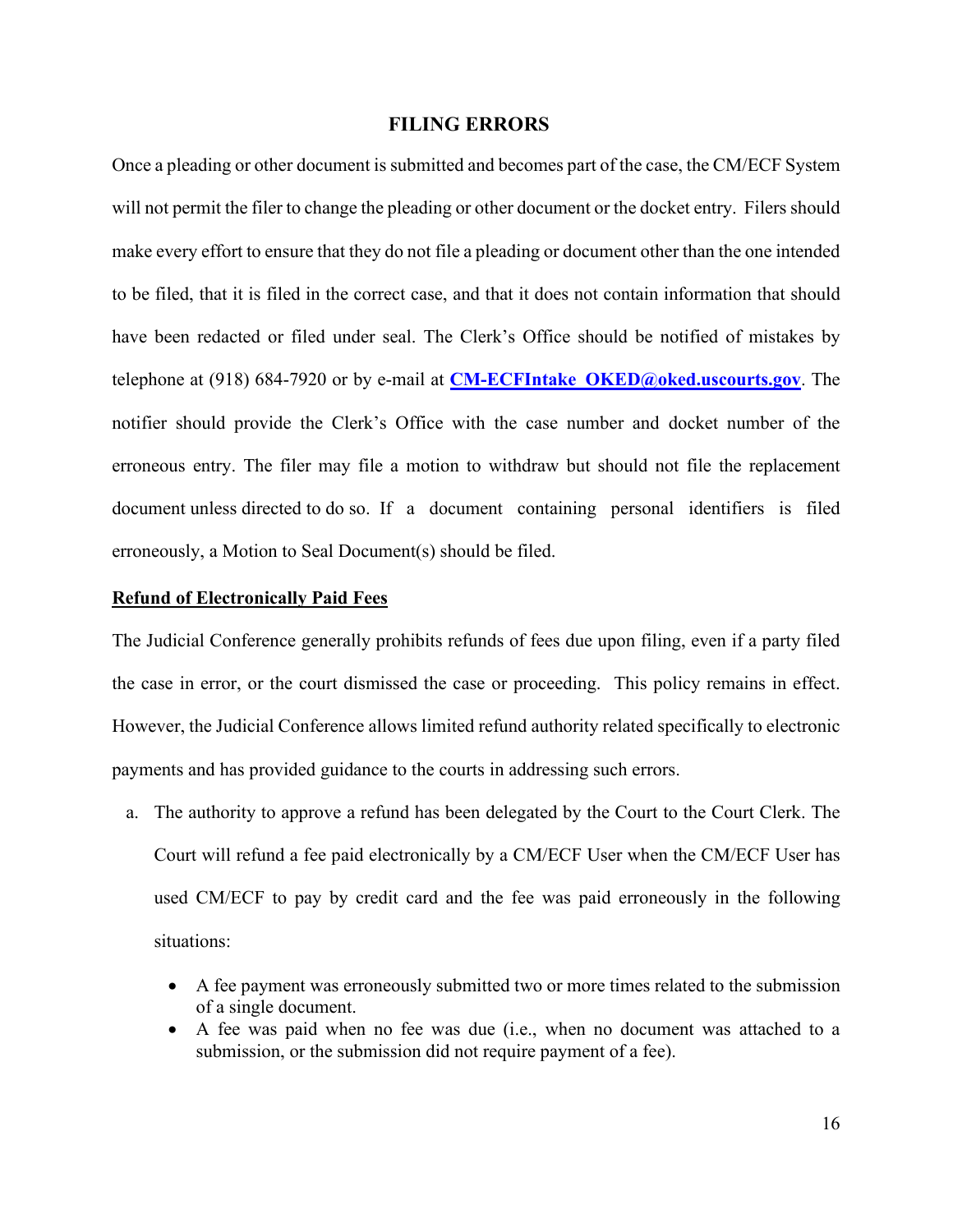- b. Requests for refunds should be made by motion using the motion for Refund of Fees Paid Electronically event (Civil or Criminal) in CM/ECF.
- c. Refunds will only be issued to the credit card that was originally charged.
- d. If a CM/ECF User makes an erroneous filing for which a fee payment was submitted, but the fee has not yet been fully processed, the Court may correct the erroneous filing administratively and void the payment without the need to file a motion.
- e. If a CM/ECF User continues (or CM/ECF Users from the same firm continue) to make repeated mistakes when submitting fees electronically, the Court may consider remedial action, such as issuing an order to show cause why further requests for refunds should be considered.

#### **ORDERS**

<span id="page-19-0"></span>All orders, decrees, judgments, and proceedings of the court will be filed in accordance with these rules, which will constitute entry on the docket kept by the clerk under Fed.R.Civ.P. 58 and 79. All signed orders will be filed electronically by the court or court personnel. Any order or other court-issued document filed electronically without the original signature of a judge or clerk has the same force and effect as if the judge or clerk had signed a paper copy of the order and it had been entered on the docket in a conventional manner.

Orders may also be issued as "text-only" entries on the docket, without an attached document. Such orders are official and binding.

When mailing or faxing a copy of an electronically filed order to a party who is not a registered participant of the CM/ECF System, the Clerk will include the Notice of Electronic Filing to provide the recipient with proof of filing.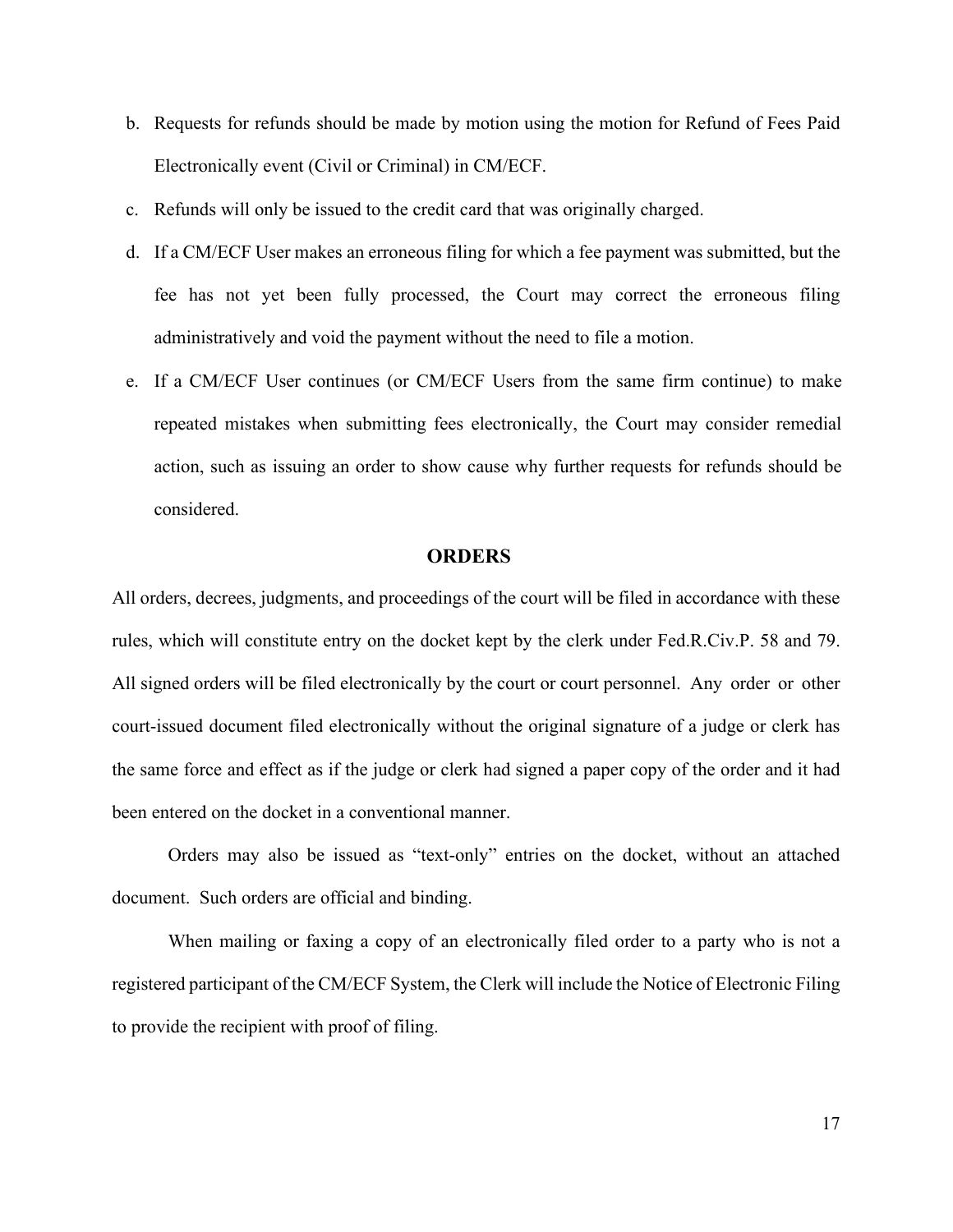#### <span id="page-20-0"></span>**Proposed Orders**

When filing a motion for which no supporting brief is required in accordance with LCvR7.1, the moving party shall submit a proposed order granting the requested relief. The motion, which shall comply with LCvR7.1, must be filed prior to submitting the proposed order, and the proposed order must refer to the docket entry number for the motion.

All proposed orders shall be in a text format compatible with Word, which is a "Save As" option in most word processing software; proposed orders in .pdf format will not be accepted.

All proposed orders shall be submitted to the Clerk via the designated mailbox at [CM-](mailto:CM-ECFIntake_OKED@oked.uscourts.gov)[ECFIntake\\_OKED@oked.uscourts.gov.](mailto:CM-ECFIntake_OKED@oked.uscourts.gov)

A party moving for issuance of a writ or summons shall attach the writ or summons in .pdf format to the proposed order (if one is needed).

A party moving for entry of default shall, after filing a motion for default, submit the entry of default and the proposed judgment of default to the Clerk via the designated mailbox at [CM-](mailto:CM-ECFIntake_OKED@oked.uscourts.gov.)ECFIntake OKED@oked.uscourts.gov. Any proposed judgment shall include the docket entry number of the motion for entry of default.

## <span id="page-20-1"></span>**Proposed Consents to Magistrate Jurisdiction/District Judge Option**

a. In the event an action is assigned to a United States Magistrate Judge, Miscellaneous Order  $03-08$  and LCvR40.1(c) provide that a consent form be disseminated to the individual filing the case. Consent may be given to the jurisdiction of a United States Magistrate Judge by signing the consent section of the form. If all parties consent, the case will remain with a United States Magistrate Judge pursuant to 28 U.S.C.  $\S$  636(c)(1). If any party chooses the United States District Judge Option, the case will be reassigned to a United States District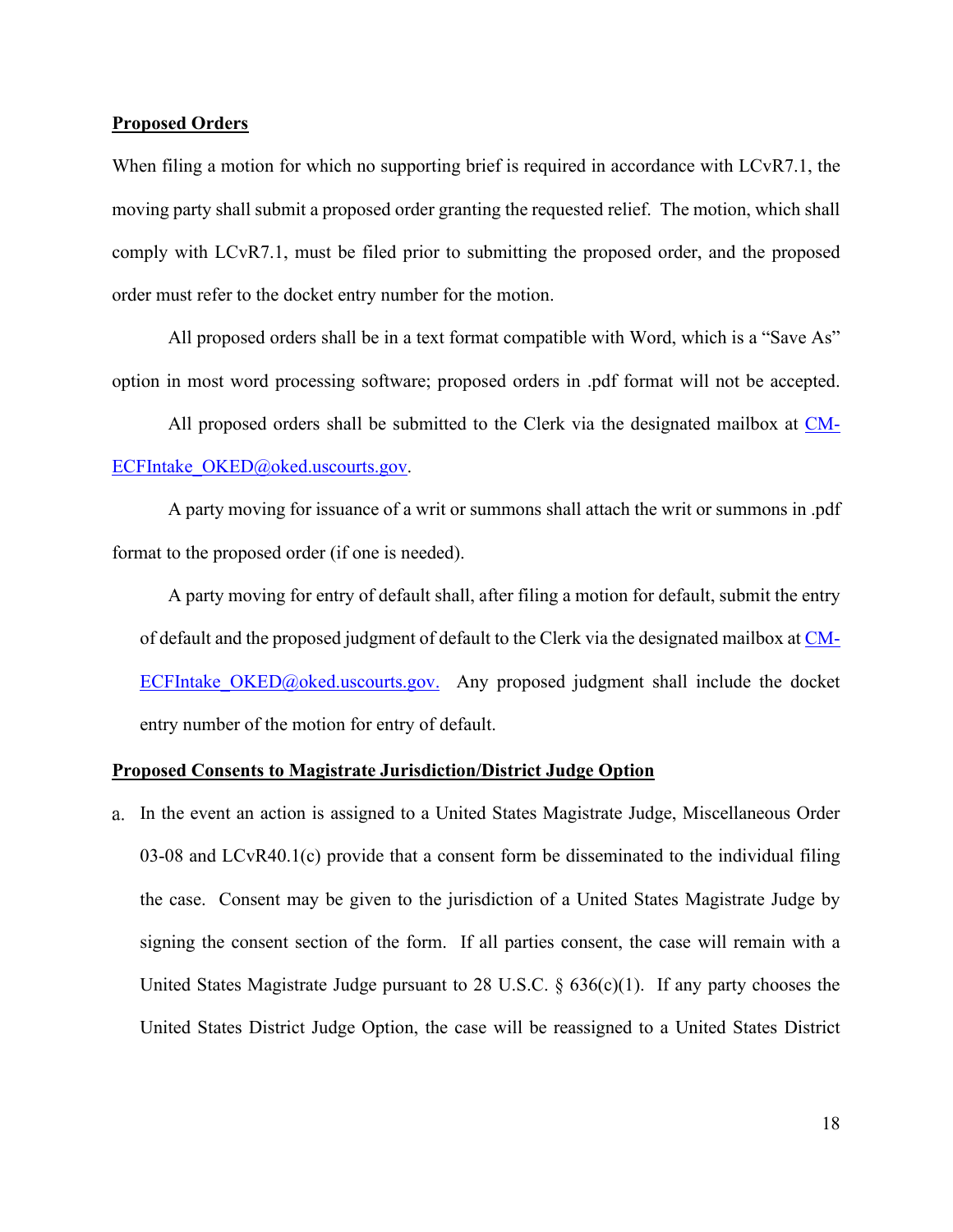Judge by random selection. To elect the "District Judge Option" and have the case heard before a United States District Judge, the reassignment section of the consent form must be completed.

- **The party filing the case is responsible for serving all parties with the consent form.** Additionally, the party filing the case is required to file a certificate of service with the court reflecting the names and addresses of the parties served with the consent form. Each party shall execute and present to the Office of the Clerk within twenty (21) days after service a completed form indicating either consent to the exercise of authority by a Magistrate Judge under 28 U.S.C. § 636(c), OR election to have the action re-assigned to a United States District Judge.
- When an action is assigned to a United States District Judge, a party who wishes to consent to trial before a magistrate judge should confer with the other parties in the case and, if all parties consent, forward a consent form electronically complete with "s/signatures" to the Office of the Clerk. **DO NOT E-FILE CONSENTS and/or DISTRICT JUDGE OPTION FORMS ELECTRONICALLY.** Completed forms should be submitted to the Court's consent e-mail box at Consents OKED@oked.uscourts.gov. Additional copies of the forms can be obtained from the Court's Forms page at [www.oked.uscourts.gov.](http://www.oked.uscourts.gov/)

#### <span id="page-21-0"></span>**Pretrial Orders**

The proposed pretrial order shall contain the signatures of all counsel of record. The party responsible for submitting a proposed pretrial order shall forward the proposed document in text format to the Clerk via the designated mailbox at CM-ECFIntake OKED@oked.uscourts.gov.

## **EXHIBITS, ATTACHMENTS, AND APPENDICES**

<span id="page-21-1"></span>Filing Users must submit in electronic form all documents referenced as exhibits or attachments, unless the court permits conventional filing.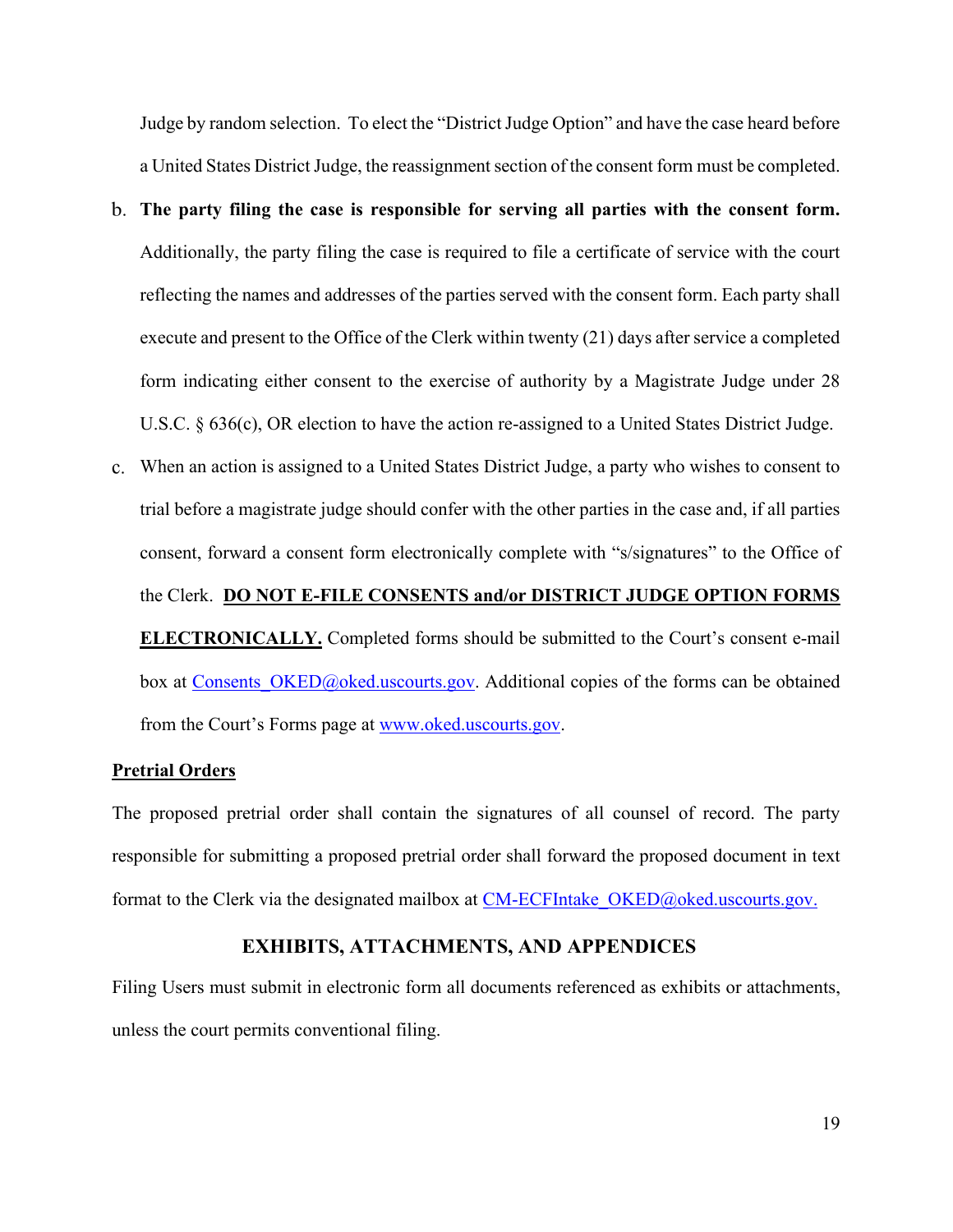A Filing User must submit as exhibits or attachments only those excerpts of the referenced documents that are directly germane to the matter under consideration by the court. Excerpted material must be clearly and prominently identified as such. Filing Users who file excerpts of documents as exhibits or attachments under this rule do so without prejudice to their right to timely file additional excerpts or the complete document. Responding parties may timely file additional excerpts or the complete document that they believe are directly germane. The court may require parties to file additional excerpts or the complete document.

Exhibits, attachments, and appendices that are filed electronically shall be submitted as separate attachments to the pleading or other document and shall be clearly labeled with the appropriate exhibit number and a brief description of the exhibit (i.e. Exhibit 1 - 1997 tax return of S&J, Exhibit 2 – 1997 W2 Form of S&J). Exhibits may **NOT** be grouped together for uploading into the system. Each exhibit must be scanned and identified separately.

The CM/ECF System automatically rejects filings that are greater than twenty (20) megabytes. Documents that exceed twenty (20) megabytes when converted to electronic form must be broken up into separate documents and identified with the exhibit number and part number (i.e. Exhibit 3, part 1; Exhibit 3, part 2).

#### **PRIVACY**

<span id="page-22-0"></span>In compliance with the policy of the Judicial Conference of the United States and the E-Government Act of 2002 (Pub. L. 107-347, which was enacted on December 17, 2002), and in order to promote electronic access to case files while also protecting personal privacy and other legitimate interests, parties shall refrain from including, or shall partially redact where inclusion is necessary, the following personal data identifiers from all pleadings filed with the court, including exhibits thereto, whether filed electronically or in paper, unless otherwise ordered by the court: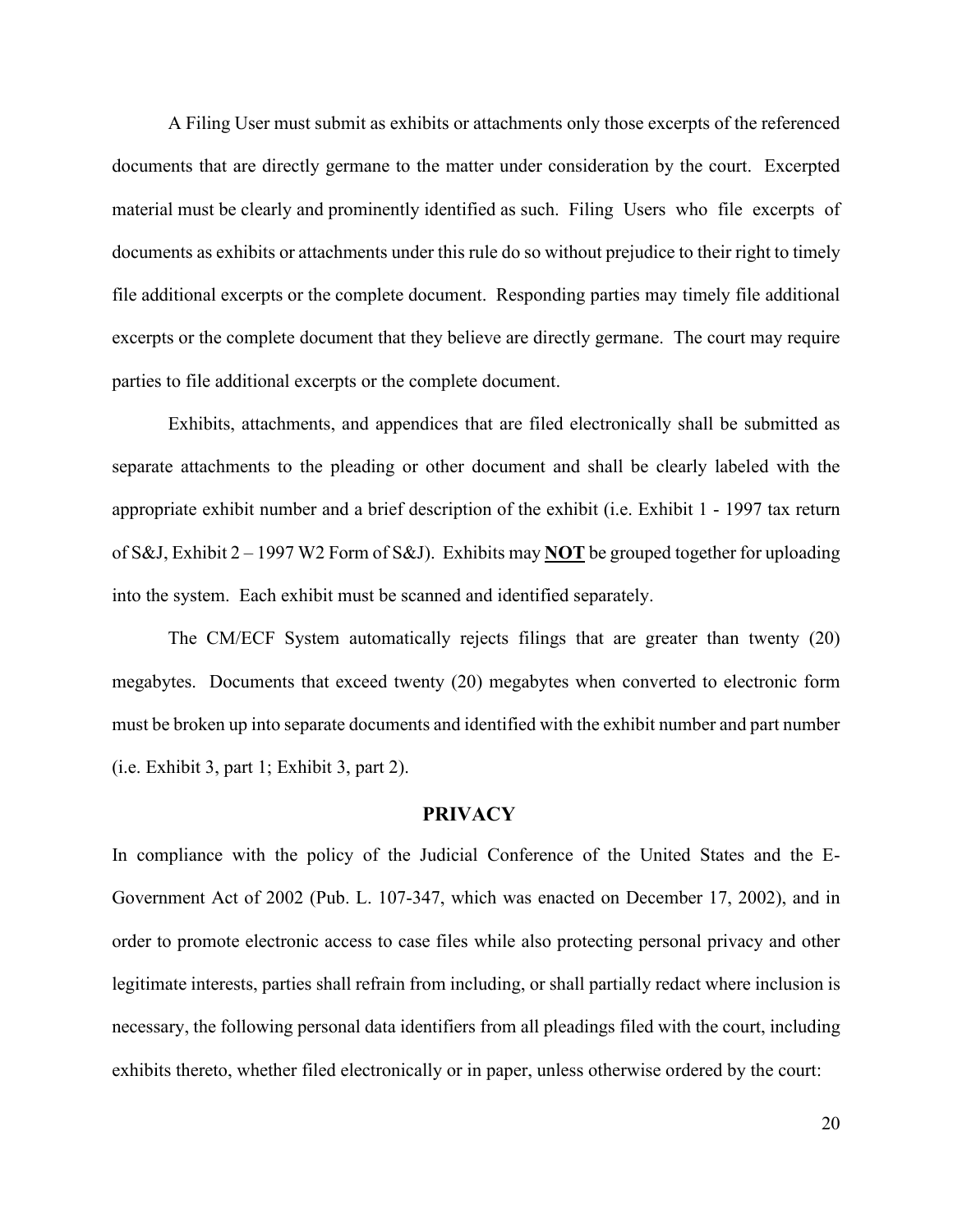- **Social Security Numbers (in civil and criminal cases).** If an individual's Social Security number must be included in a pleading, only the last four digits of that number shall be used.
- **Names of Minor Children (in civil and criminal cases).** If the involvement of a minor child must be mentioned, only the initials of that child shall be used.
- **Dates of Birth (in civil and criminal cases).** If an individual's date of birth must be included in a pleading, only the year shall be used.
- **Financial Account Numbers (in civil and criminal cases).** If financial account numbers are relevant, only the last four digits of these numbers shall be used.
- **Home Addresses (in criminal cases only).** If a home address must be included, only the city and state shall be used.

## **The responsibility for redacting these personal data identifiers rests solely with counsel and the**

## **parties. The clerk will not review each pleading for compliance with this general rule.**

In addition, parties may refrain from including, or may partially redact where inclusion is necessary, the following confidential information: personal identifying numbers such as driver's license numbers; medical records; employment history; individual financial information; proprietary or trade secret information; information regarding an individual's cooperation with the government; information regarding the victim of any criminal activity; national security information; and sensitive security information as described in 49 U.S.C. 114(s).

In compliance with the E-Government Act of 2002, a party wishing to file a document containing the personal data identifiers or other confidential information listed above may:

- File an unredacted version of the document under seal, which shall be retained by the court as part of the record; **or**
- File a reference list under seal. The reference list shall contain the complete personal data identifier(s) and the redacted identifier(s) used in its (their) place in the filing. All references in the case to the redacted identifiers included in the reference list will be construed to refer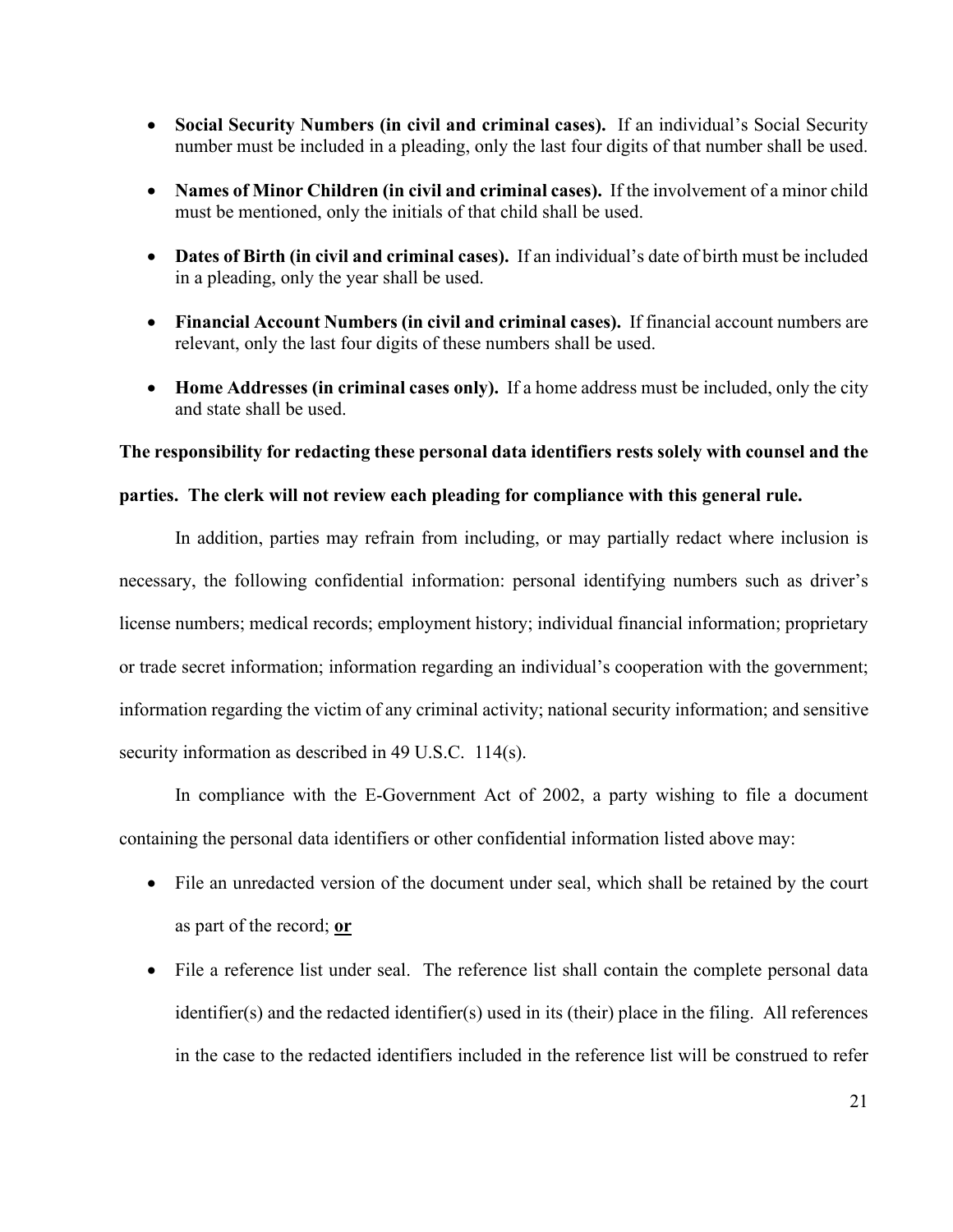to the corresponding complete identifier. The reference list must be filed under seal and may be amended as of right. The reference list shall be retained by the court as part of the record. The Court may, however, still require the party to file a redacted copy of the document for the public file.

A filer may file under seal a document containing the unredacted personal data identifiers or file a reference list without requiring a specific court order if said document indicates in the heading or style that it is an "UNREDACTED VERSION OR REFERENCE LIST pursuant to Local Rule".

## **TRANSCRIPT REDACTION**

<span id="page-24-0"></span>At its September 2007 session, the U.S. Judicial Conference approved a new policy regarding the availability of transcripts of court proceedings. The policy only applies to transcripts of official court hearings, not depositions taken outside of court or proceedings of state courts or other jurisdictions. Counsel is to request redaction of specific personal data identifiers before the transcript is made remotely available to the general public. **The responsibility for redacting personal identifiers rests solely with counsel and the parties.** Neither the Clerk nor the Court Reporter will review transcripts for compliance.

#### <span id="page-24-1"></span>**Summary**

- a. A transcript filed by the court will be available at the office of the Clerk of Court for inspection only, for a period of 90 days from filing.
- b. During the 90-day period, a copy of the transcript may be obtained from the court reporter or transcriber at the rate established by the Judicial Conference. During the 90-day period the transcript will be available to court staff, at the public terminals in the clerk's office, and remotely electronically available to any attorneys of record who have purchased a copy from the court reporter.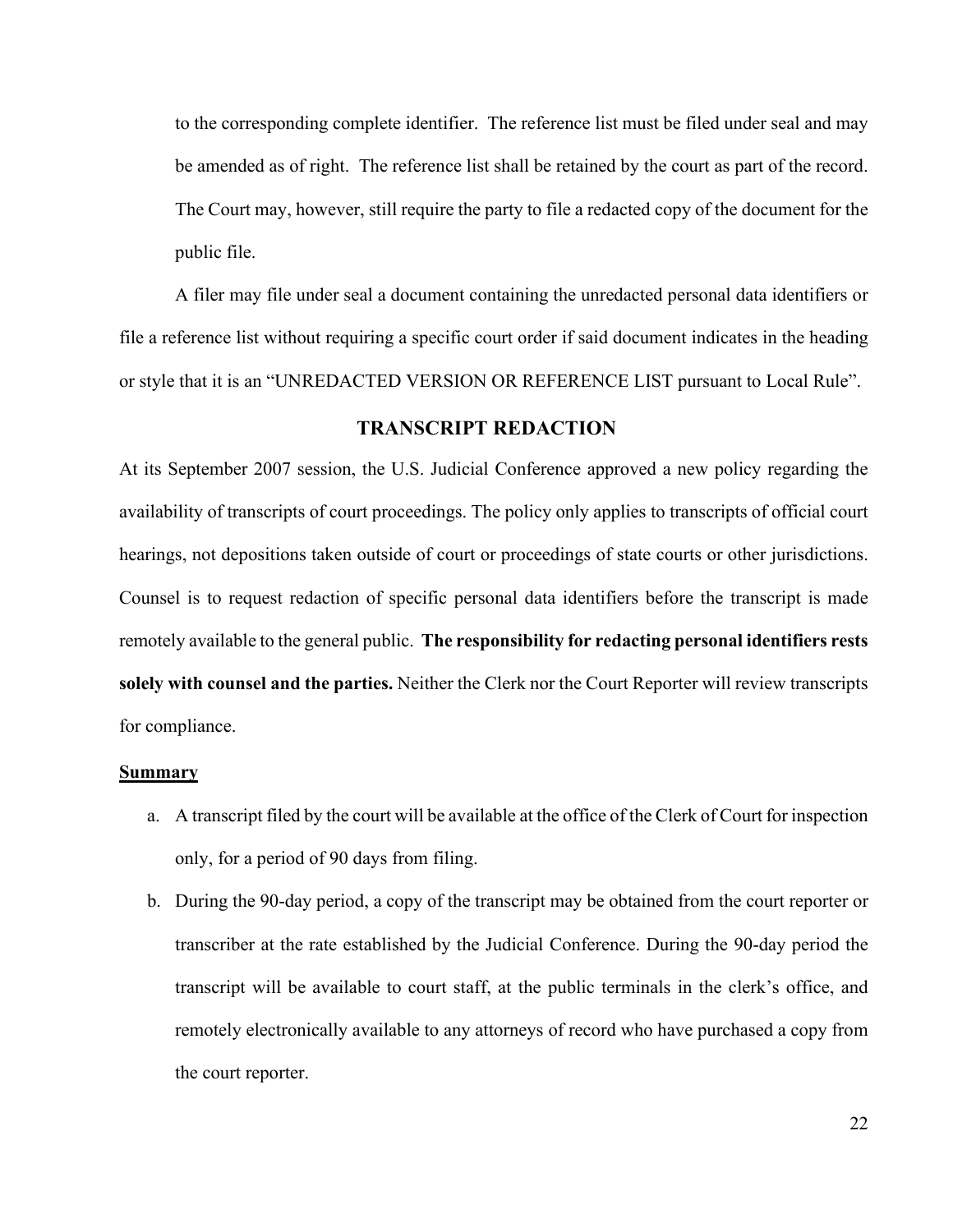c. After the 90-day period has ended, the transcript will be available for copying in the clerk's office, and for download through PACER if not redacted; or if redacted, the redacted version will be available.

## <span id="page-25-0"></span>**Transcript Redaction Request**

Redaction responsibilities apply to the attorneys even if the requestor of the transcript is another party,

the judge or a member of the public/media. Unless otherwise ordered by the Court, the attorney (or,

where there is a self-represented party, the party) must review the following portions of the transcript:

- opening and closing statements made on the party's behalf;
- statements of the party;
- the testimony of any witnesses called by the party;
- sentencing proceedings; and
- any other portion of the transcript as ordered by the court.

If any redaction is required, counsel must file with the court a Transcript Redaction Request (form

available on our website) **within 21 calendar days from the filing of the transcript** indicating where

the personal identifiers appear in the transcript by page and line. This procedure is limited to the

redaction of the specific personal data identifiers listed below:

- social security numbers to the last four digits;
- financial account numbers to the last four digits;
- dates of birth to the year;
- names of minor children to the initials;
- home addresses to the city and state.

If an attorney fails to timely file a Transcript Redaction Request or Motion for Extension of Time to

file Transcript Redaction Request, no redactions will be made, and the original transcript will be

remotely publicly available after 90 days.

## <span id="page-25-1"></span>**Requests for Additional Redactions**

If counsel would like to request further redactions, in addition to those personal identifiers listed above, counsel must move the Court by filing a separate Motion for Additional Redaction of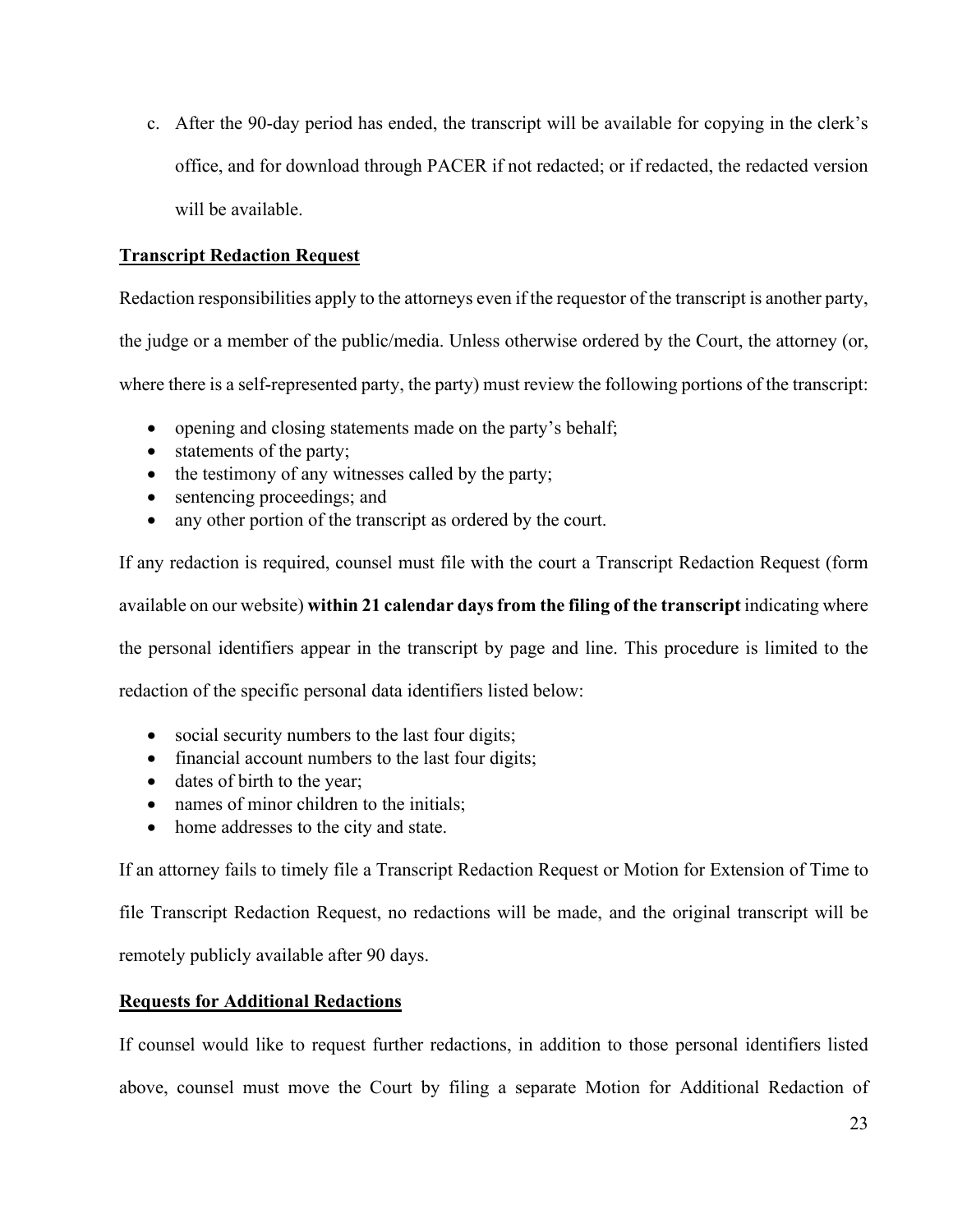Transcript. Until the Court has ruled on any such motion, the transcript will not be electronically available, even if the 90-day restriction period has ended.

#### <span id="page-26-0"></span>**Redacted Transcripts**

The Court Reporter or transcriber must, within 31 calendar days of the filing of the original transcript, or longer if the court so orders, perform the requested redactions, and file a redacted version of the transcript with the Clerk of Court. The original unredacted transcript will be retained by the Clerk as a restricted document.

#### <span id="page-26-1"></span>**Remote Public Access to Transcripts**

If a redacted transcript is filed with the Court, the redacted transcript will be electronically available through PACER after 90 calendar days from the date of filing of the original transcript. The original transcript will never be made remotely available to the public. If the original transcript is not redacted, that original transcript will be electronically available through remote PACER access after 90 calendar days.

#### <span id="page-26-2"></span>**CJA Panel Attorneys**

An attorney who is serving as appointed "standby" counsel for a pro se litigant must review the transcript as if the pro se party were his/her client. If an attorney represents a client pursuant to the Criminal Justice Act (CJA), including serving as standby counsel, the attorney conducting the review of the transcript is entitled to compensation under the CJA for functions reasonably performed to fulfill the obligation and for reimbursement of related reasonable expenses.

#### <span id="page-26-3"></span>**PACER Fees**

PACER fees will be applied both during and after the 90-day restriction period. Charges will not be capped at 30 pages as they are for other court documents but will rather accrue for the entire transcript. The user will incur PACER charges for each time the transcript is accessed even though he/she may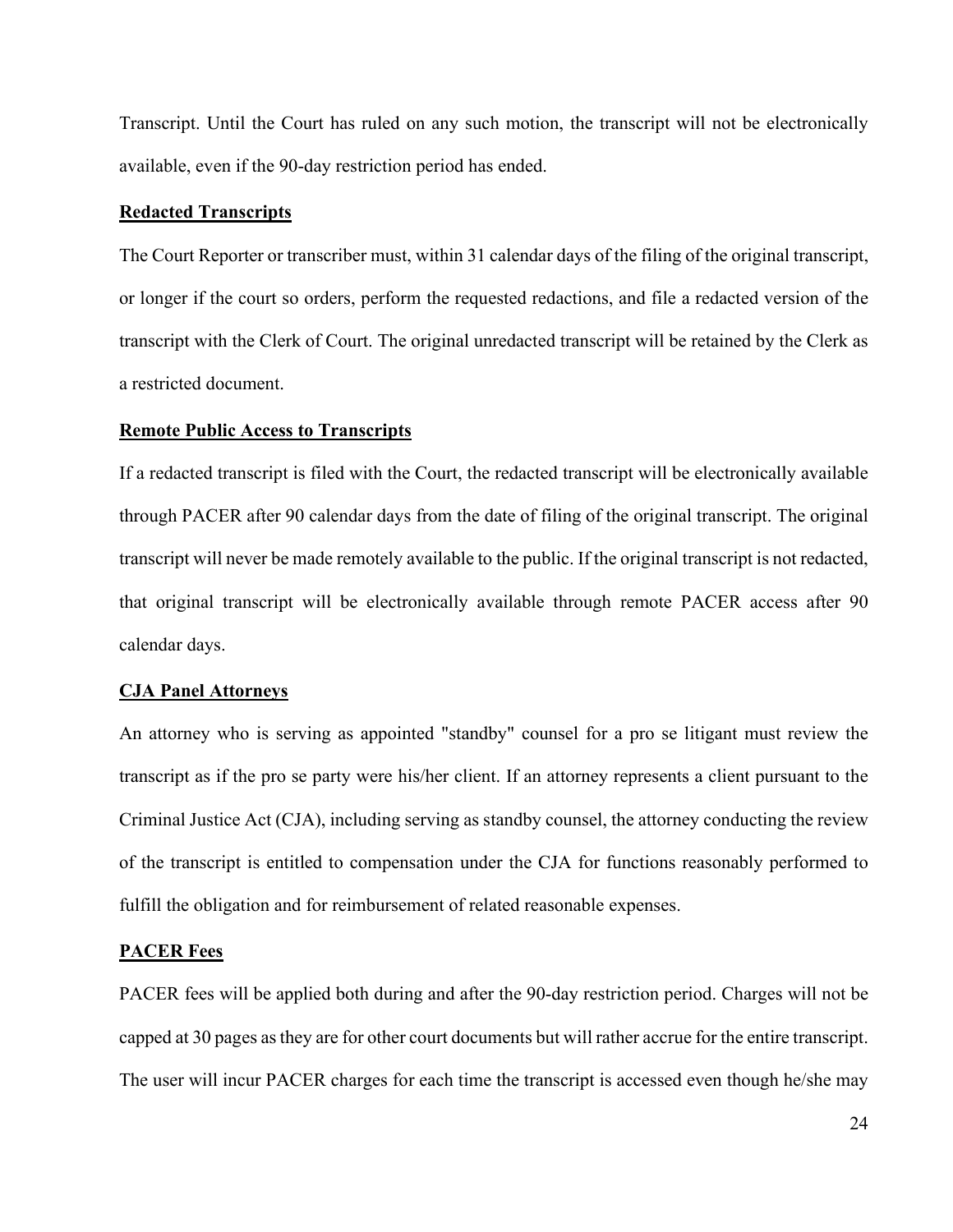have purchased it from the court reporter and obtained remote access through CM/ECF. There is no "free look" for transcripts.

## **CONVENTIONAL FILING OF DOCUMENTS**

<span id="page-27-0"></span>In addition to the items covered in the following sections, an assigned judge, upon application, may authorize conventional filing of other documents. The court will keep the paper copy of any document filed conventionally and imaged for a short period of time in order to assure the scanned image is legible. After a short retention period that will be determined by the court, the paper copy of the document will be discarded.

For those documents filed conventionally, but not scanned by the court as designated in these rules, the paper document filed with the court shall be deemed the original.

## <span id="page-27-1"></span>**Initiating Documents in Criminal and Magistrate Cases**

All complaints, informations, and indictments are filed conventionally, scanned by the Court and uploaded into the CM/ECF System.

#### <span id="page-27-2"></span>**Documents filed by Pro Se Litigants and Other Non-CM/ECF Users**

Pro se litigants and other non-CM/ECF users shall file paper originals and one copy of all complaints, pleadings, motions, affidavits, briefs, and other documents. The Clerk will scan these original documents and upload to the CM/ECF System.

## <span id="page-27-3"></span>**Criminal cases**

Several documents in criminal cases require the signature of a non-attorney, such as a grand jury foreperson, a defendant, a third-party custodian, a United States Marshal, or an officer from Pretrial Services or Probation. In general, the Clerk will scan all documents signed by non-attorneys in a criminal case and upload them into the CM/ECF System.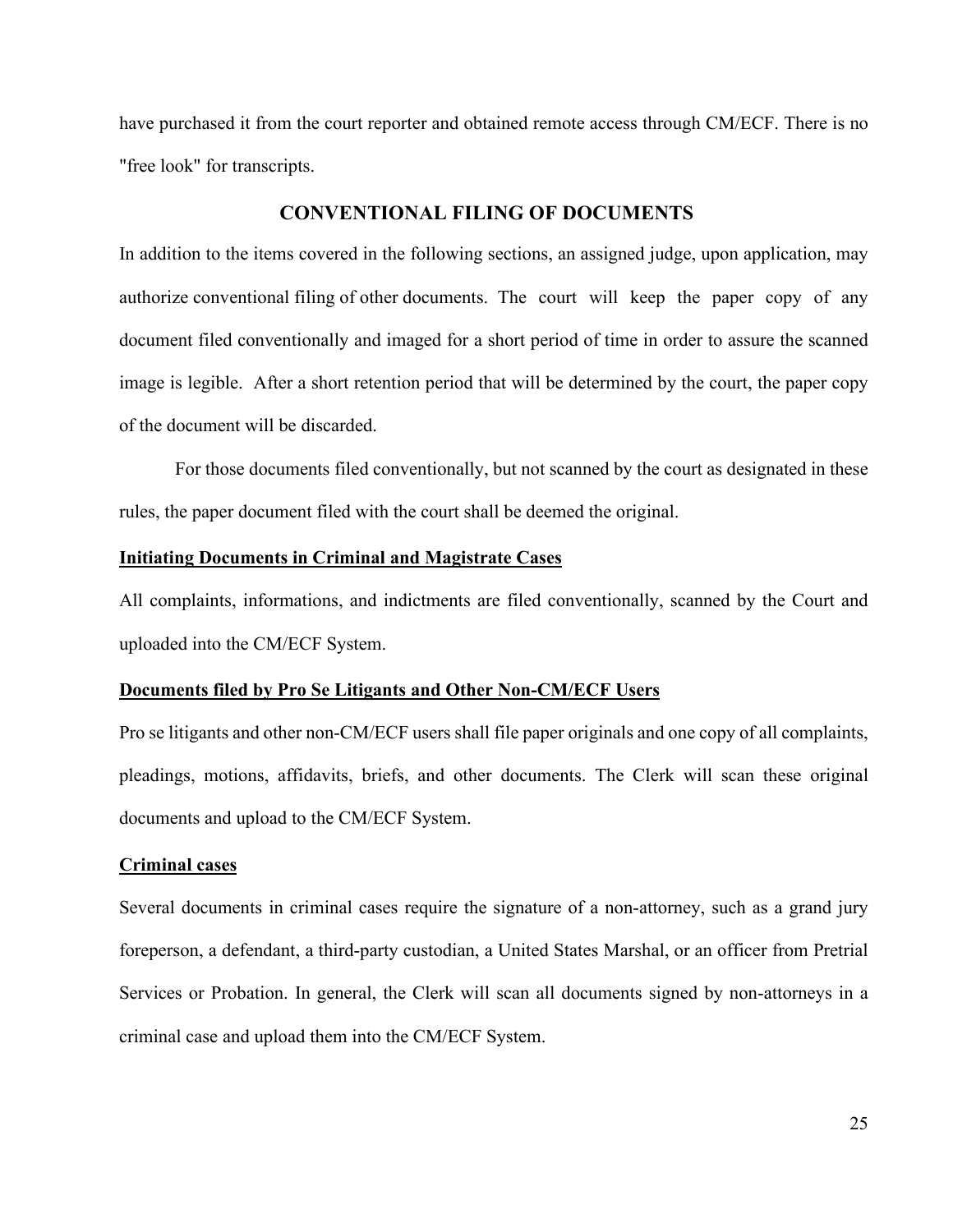#### <span id="page-28-0"></span>**Criminal Justice Act Vouchers**

Criminal Justice Act Vouchers shall be filed conventionally. CJA documents will not be uploaded into the CM/ECF System but will be available for viewing upon request at the Clerk's office.

#### <span id="page-28-1"></span>**Other Conventional Filings**

Certain documents, such as pictures, odd-sized originals, etc., that cannot be broken up into smaller files will not be imaged. For cause shown, an attorney may apply to the assigned judge for permission to file documents conventionally. Even if permission to file documents conventionally is granted, that permission may be withdrawn at any time during the pendency of the litigation.

## **PUBLIC ACCESS TO THE CM/ECF SYSTEM**

#### <span id="page-28-3"></span><span id="page-28-2"></span>**Hours & Fees**

Electronic access by the public to the electronic docket and documents filed in the CM/ECF System is available at no charge at the Clerk's Office during regular business hours (unless otherwise indicated, Monday through Friday, 8:00 a.m. to 4:30 p.m.). The business hours of the Court Clerk and the procedures for filing pleadings, motions, briefs, and other papers shall be determined by the Court from time to time. After business hours and on Saturdays, Sundays, and legal holidays, when good cause is shown, the Court Clerk may permit other filings.

Conventional copies and certified copies of electronically filed documents may be purchased at the Clerk's Office. The fee for copying and certifying will be in accordance with 28 U.S.C. 1914. Visit [www.oked.uscourts.gov](http://www.oked.uscourts.gov/) for a full fee schedule.

## <span id="page-28-4"></span>**Public Access to Social Security Cases**

Attorneys are allowed to electronically file documents in Social Security cases. Internet access to the individual documents will be limited to the case participants. This policy is based on Judicial Conference Committee recommendations, which state, " . . .Social Security cases warrant such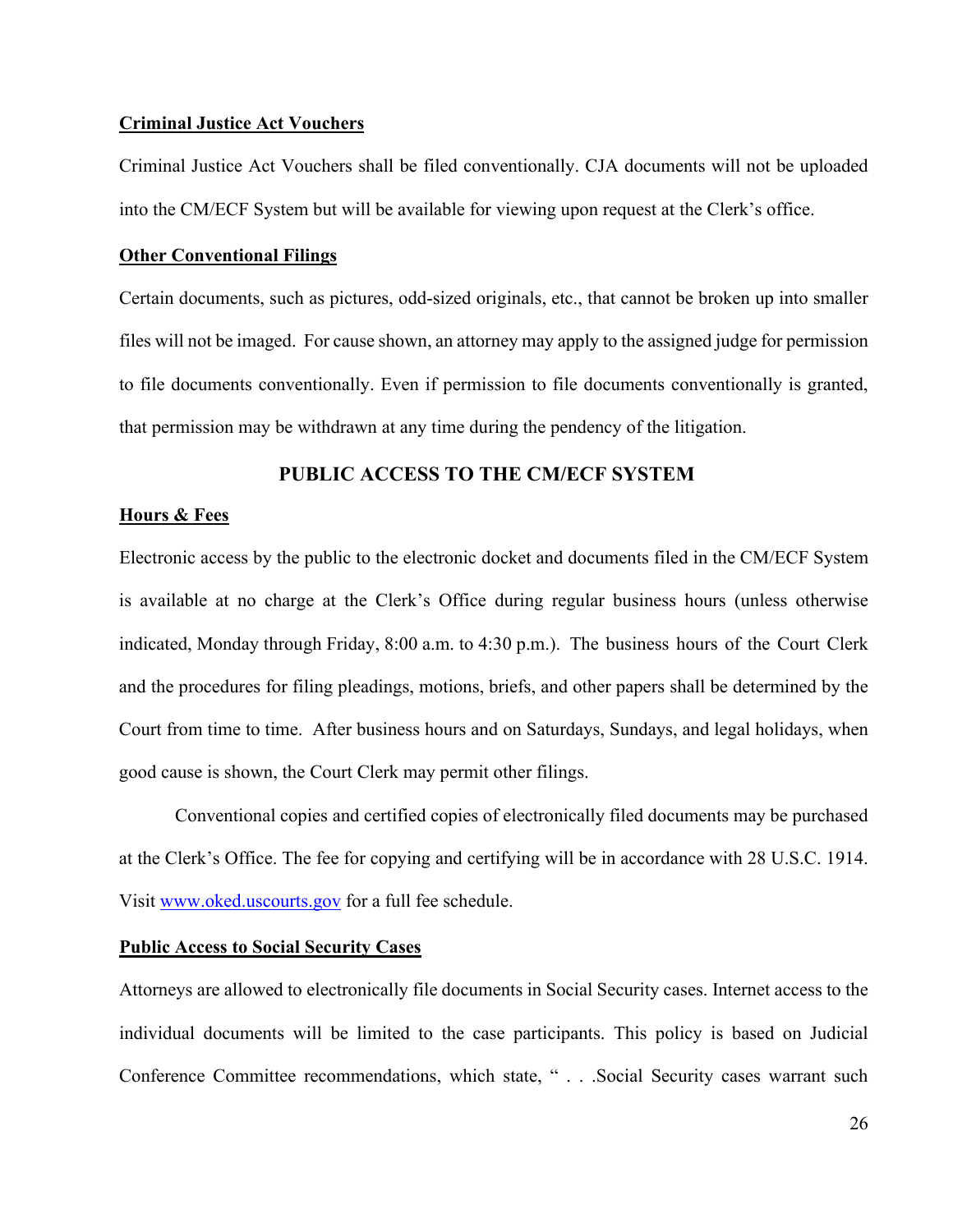treatment because they are of an inherently different nature from other civil cases. Further, all Social Security disability claims, which are the majority of Social Security cases filed in district court, contain extremely detailed medical records and other personal information, which an applicant must submit in an effort to establish disability. Such medical and personal information is critical to the court and is of little or no legitimate use to anyone not a party to the case. Thus making such information available on the Internet would be of little public benefit and would present a substantial intrusion into the privacy of the claimant." Docket sheets, however, will be available over the Internet to non-parties, who will continue to have direct access to the documents on file at the Clerk's Office.

## **REMOTE ACCESS**

<span id="page-29-0"></span>Remote electronic access to the CM/ECF System is limited to subscribers to the Public Access to Court Electronic Records ("PACER") system. The CM/ECF system is routinely available 24 hours a day, 7 days a week. The Judicial Conference of the United States has ruled that a user fee will be charged for remotely accessing detailed case information, such as filed documents and docket sheets. Such fees do not apply to the initial viewing of a document served via a Notice of Electronic Filing. If, however, the document is again remotely accessed through PACER, a fee will be incurred.

## **HYPERLINKS**

<span id="page-29-1"></span>According to the guidelines set forth by the Committee on Information Technology, allowing hyperlinks in electronic case filings does not inherently increase the security risk to the judiciary; therefore, hyperlinks are allowed in documents filed with the court. However, the judiciary should not require or encourage filers to choose any specific information source for a hyperlink reference. Additionally, the judiciary should not exercise any responsibility over the content at its destination. Also, because the availability and location of the information on the Internet is still highly volatile, the functioning of a hyperlink reference should not be guaranteed.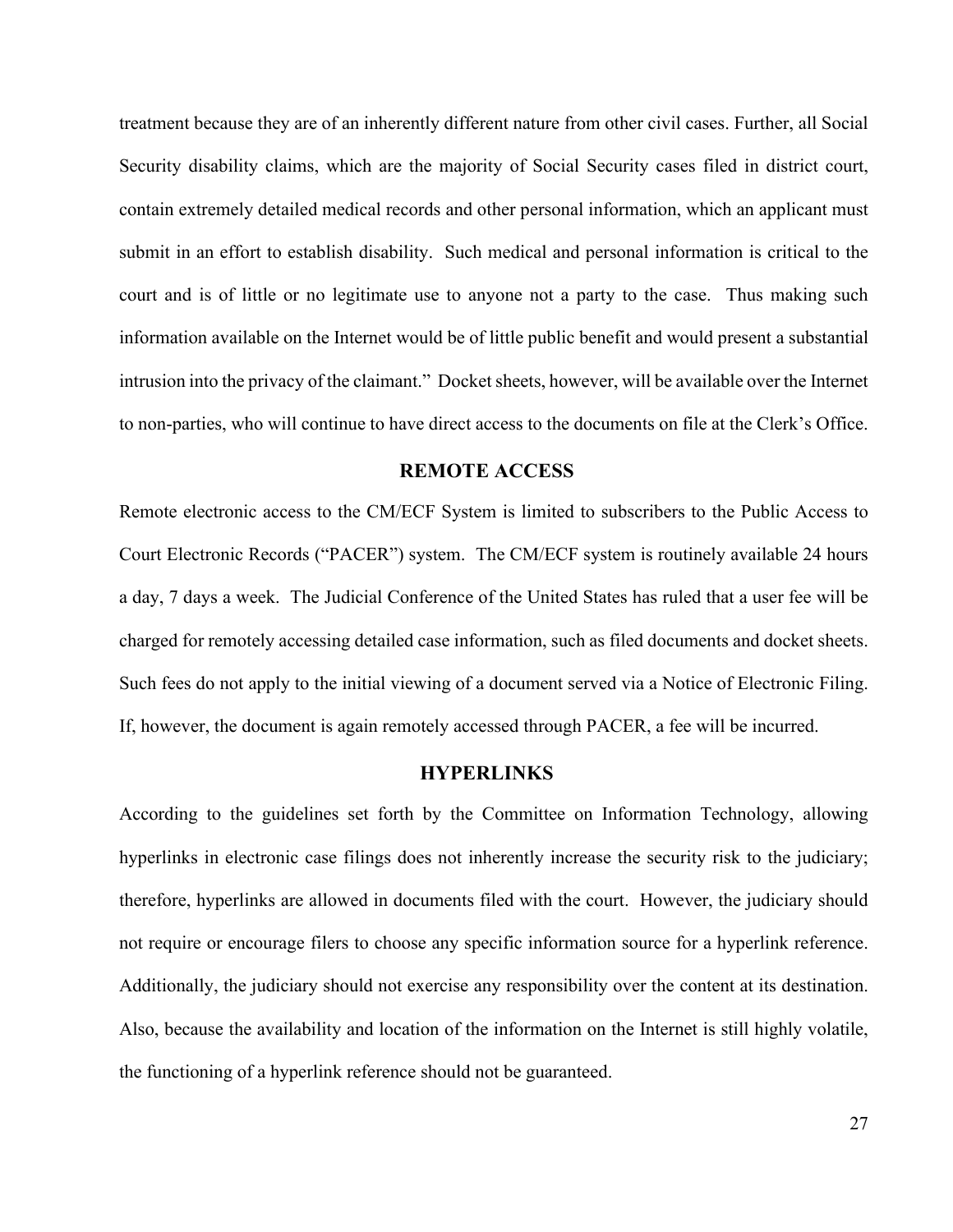In short, attorneys should keep in mind that, in following the judiciary's guidelines, the court shares the view that a hyperlink contained in filing is no more than a convenient mechanism for accessing material cited in the document, and a hyperlink reference is extraneous to any filed document and is not part of the court's record. Further, in order to preserve the integrity of the court record, attorneys wishing to insert hyperlinks in court filings should continue to use the traditional citation method for the cited authority, in addition to the hyperlink.

## **TECHNICAL FAILURES**

<span id="page-30-0"></span>A technical failure exists when the CM/ECF System is unable to accept filings continuously or intermittently over the course of any period of time greater than two (2) hours after 12:00 p.m. that day. Check the Court's website for postings regarding any scheduled or other system outages or downtimes. Should a filing be made untimely as the result of a technical failure of the Court's CM/ECF System, the filer may seek appropriate relief from the assigned judge.

Problems on the filer's end, such as phone line problems, problems with the filer's Internet Service Provider (ISP), or hardware or software problems, will not constitute a technical failure under these procedures or excuse an untimely filing. Upon a showing of good cause, the assigned judge may grant appropriate relief for an untimely filing.

## **GLOSSARY OF TERMS**

<span id="page-30-1"></span>**Conventional Filing or Conventionally Submitted Document:** a filing submitted in paper or other non-electronic, tangible format.

**Electronic Case Filing or Electronic Filing**: submitting a pleading or other document using the Court's Internet-based system (the CM/ECF System) for filing in the Court's case file. Sending a document to the Clerk or the assigned judge via e-mail does not constitute "electronic filing."

**ERISA:** Employee Retirement Income Security Act, 29 U.S.C. 1001-1461.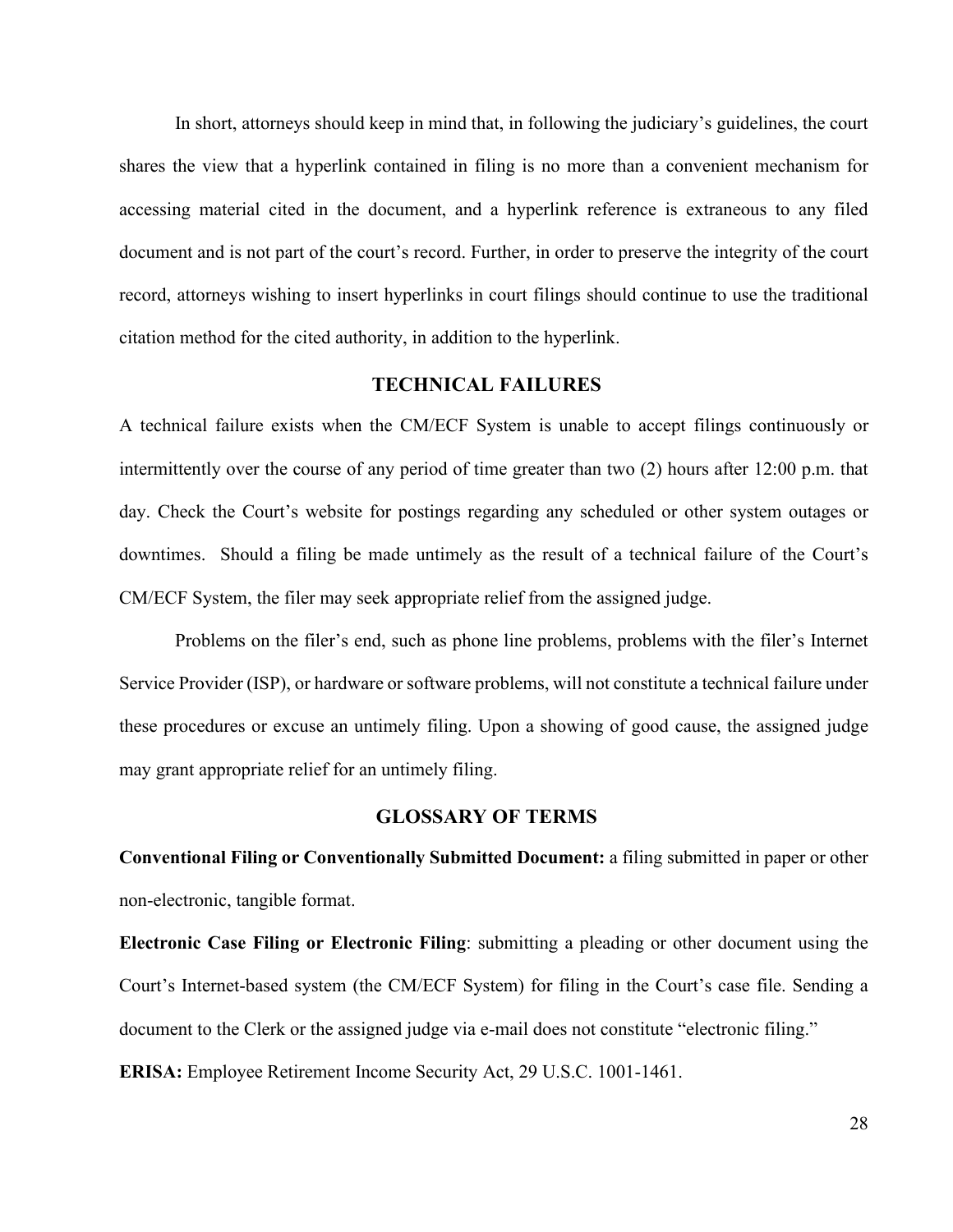**Twenty (20) Megabytes (MB):** Twenty million bytes. A byte is the basic unit of information in computer storage and processing. Documents that are computer generated require fewer bytes than the equivalent pages of a scanned document. Likewise, documents that are text only use fewer bytes than graphics or photographs. If your document is plain text, correspondence, pleadings, etc., 5 MB is approximately 75-115 pages. If the document contains tables, charts or graphics, 5 MB is around 30-40 pages.

**Internet Service Provider (ISP):** a company that provides access to the Internet. For a monthly fee, the service provider enables connectivity to the Internet.

**Notice of Electronic Filing (NEF):** the notice generated by the CM/ECF System when a document is filed. The NEF constitutes the official file stamp. The notice of electronic filing includes information about what was filed, the text of the docket entry, the unique document stamp, and a list of case participants who will receive e-mail notification of the filing and a list of those who will not. The notice of electronic filing contains a hyperlink to the filed document that permits the viewer to access the document **one time** through PACER without incurring charges. To do so, the recipient of the NEF **must** access the document **within 15 days of receipt** using the **document number hyperlink** rather than the hyperlink for the case number. Selecting the case number hyperlink will cause PACER charges to be incurred.

**PACER:** The Federal Judiciary's system for Public Access to Court Electronic Records. A PACER account is required to file pleadings and to retrieve documents and docket sheets from the CM/ECF System. To register for a PACER account, visit the PACER Service Center's website at www.pacer.psc.uscourts.gov.

**Password:** a series of letters and numbers which can be changed by the registrant using the PACER System.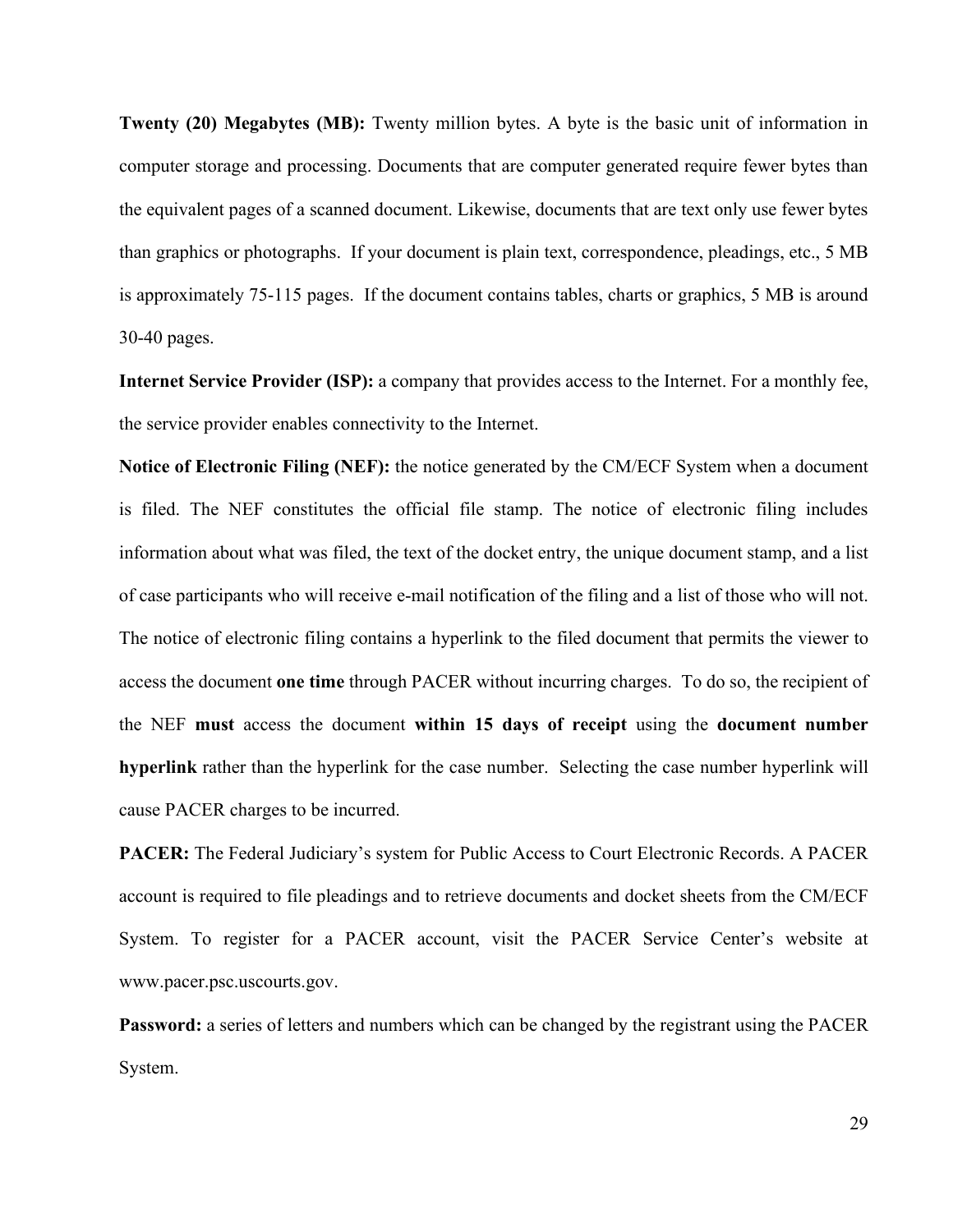**Portable Document Format (.pdf) Files:** a computer file that will look the same on the screen and in print, regardless of what kind of computer or printer is used and regardless of what software package was originally used to create it.

**Pro Se Parties:** parties proceeding without attorney representation.

**Remote Access:** offsite access to the Court's CM/ECF System.

**Scanned Documents:** an image recorded by an electronic device (a "scanner"). For best results, scanners should be configured to 200 dots per inch ("dpi") and black and white rather than color scanning. The filing party is responsible for the legibility of the scanned document.

**Server:** a computer or device on a network (two or more computers linked together) that manages network resources. For example, a file server is a computer and storage device dedicated to storing files.

**Upload:** the process of adding electronic information from an external source.

**User Login:** account name used to access a system or resource.